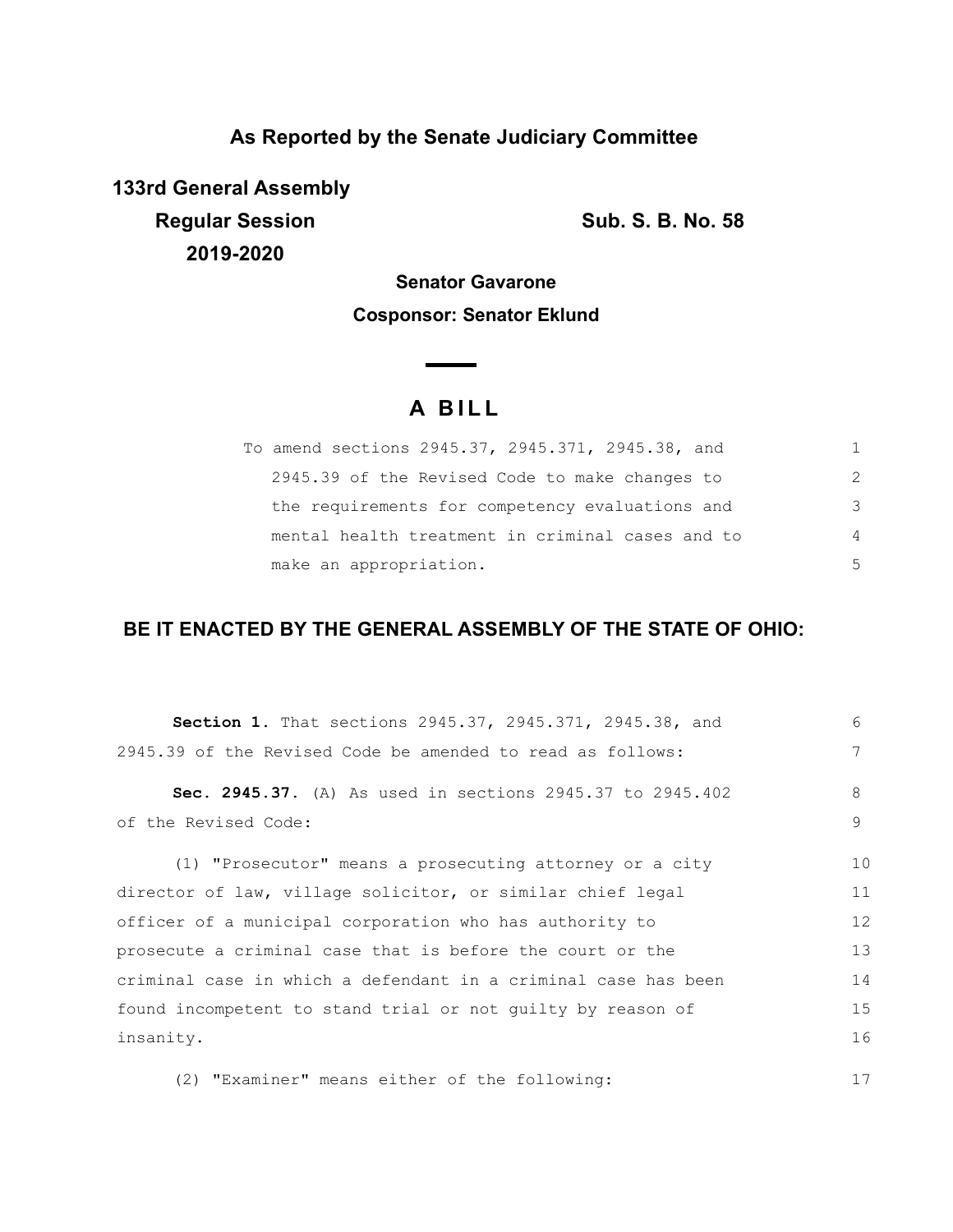#### **Sub. S. B. No. 58 Page 2 As Reported by the Senate Judiciary Committee**

(a) A psychiatrist or a licensed clinical psychologist who satisfies the criteria of division (I) of section 5122.01 of the Revised Code or is employed by a certified forensic center designated by the department of mental health and addiction services to conduct examinations or evaluations. 18 19  $20$ 21 22

(b) For purposes of a separate intellectual disability evaluation that is ordered by a court pursuant to division  $(H)$ (I) of section 2945.371 of the Revised Code, a psychologist designated by the director of developmental disabilities pursuant to that section to conduct that separate intellectual disability evaluation.

(3) "Nonsecured status" means any unsupervised, offgrounds movement or trial visit from a hospital or institution, or any conditional release, that is granted to a person who is found incompetent to stand trial and is committed pursuant to section 2945.39 of the Revised Code or to a person who is found not guilty by reason of insanity and is committed pursuant to section 2945.40 of the Revised Code.

(4) "Unsupervised, off-grounds movement" includes only off-grounds privileges that are unsupervised and that have an expectation of return to the hospital or institution on a daily basis.

(5) "Trial visit" means a patient privilege of a longer stated duration of unsupervised community contact with an expectation of return to the hospital or institution at designated times. 40 41 42 43

(6) "Conditional release" means a commitment status under which the trial court at any time may revoke a person's conditional release and order the rehospitalization or 44 45 46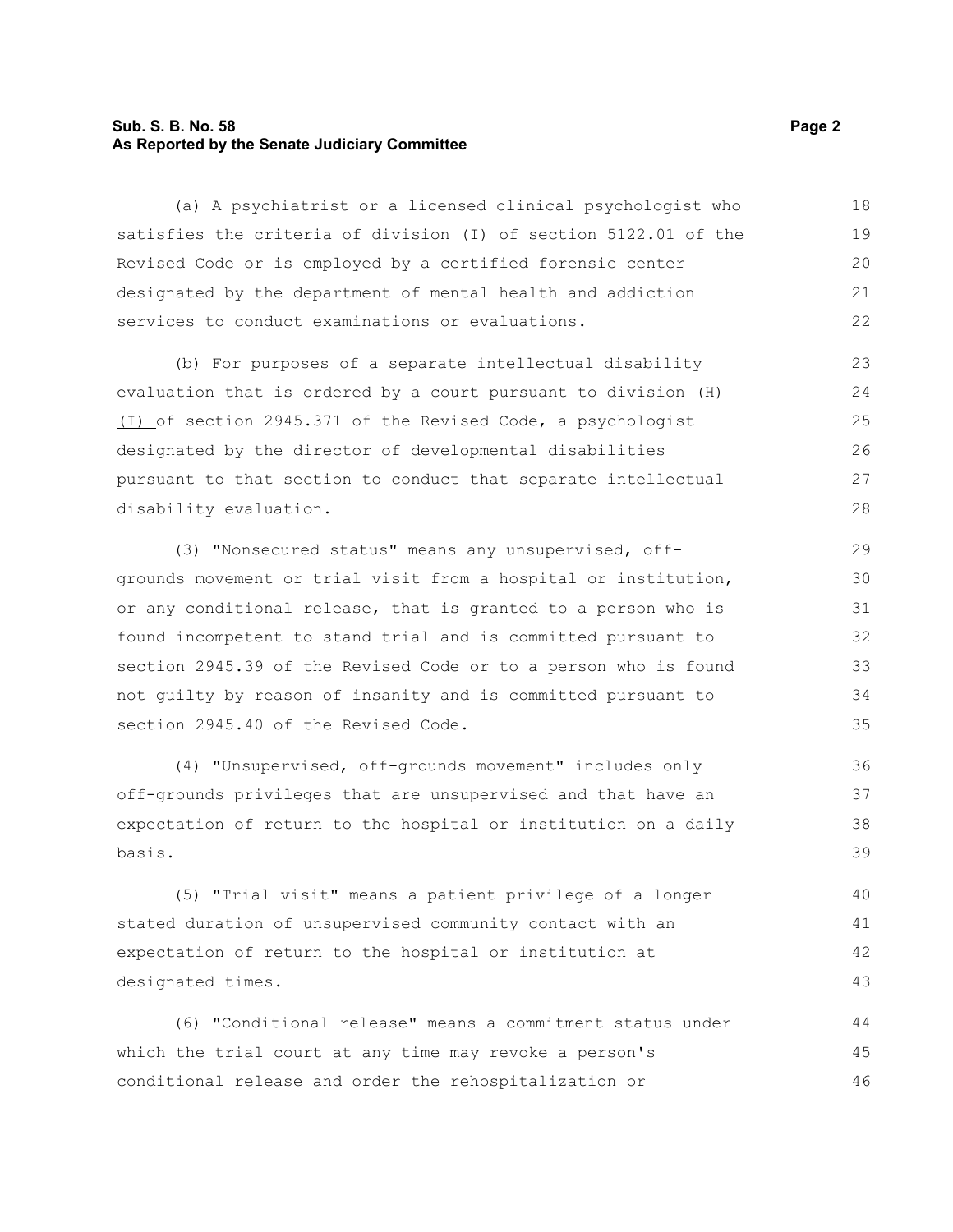#### **Sub. S. B. No. 58 Page 3 As Reported by the Senate Judiciary Committee**

reinstitutionalization of the person as described in division (A) of section 2945.402 of the Revised Code and pursuant to which a person who is found incompetent to stand trial or a person who is found not guilty by reason of insanity lives and receives treatment in the community for a period of time that does not exceed the maximum prison term or term of imprisonment that the person could have received for the offense in question had the person been convicted of the offense instead of being found incompetent to stand trial on the charge of the offense or being found not guilty by reason of insanity relative to the offense. 47 48 49 50 51 52 53 54 55 56 57

(7) "Licensed clinical psychologist," "mentally ill person subject to court order," and "psychiatrist" have the same meanings as in section 5122.01 of the Revised Code.

(8) "Person with an intellectual disability subject to institutionalization by court order" has the same meaning as in section 5123.01 of the Revised Code.

(B) In a criminal action in a court of common pleas, a county court, or a municipal court, the court, prosecutor, or defense may raise the issue of the defendant's competence to stand trial. If the issue is raised before the trial has commenced, the court shall hold a hearing on the issue as provided in this section. If the issue is raised after the trial has commenced, the court shall hold a hearing on the issue only for good cause shown or on the court's own motion. 64 65 66 67 68 69 70 71

(C) The court shall conduct the hearing required or authorized under division (B) of this section within thirty days after the issue is raised, unless the defendant has been referred for evaluation in which case the court shall conduct the hearing within ten days after the filing of the report of 72 73 74 75 76

58 59 60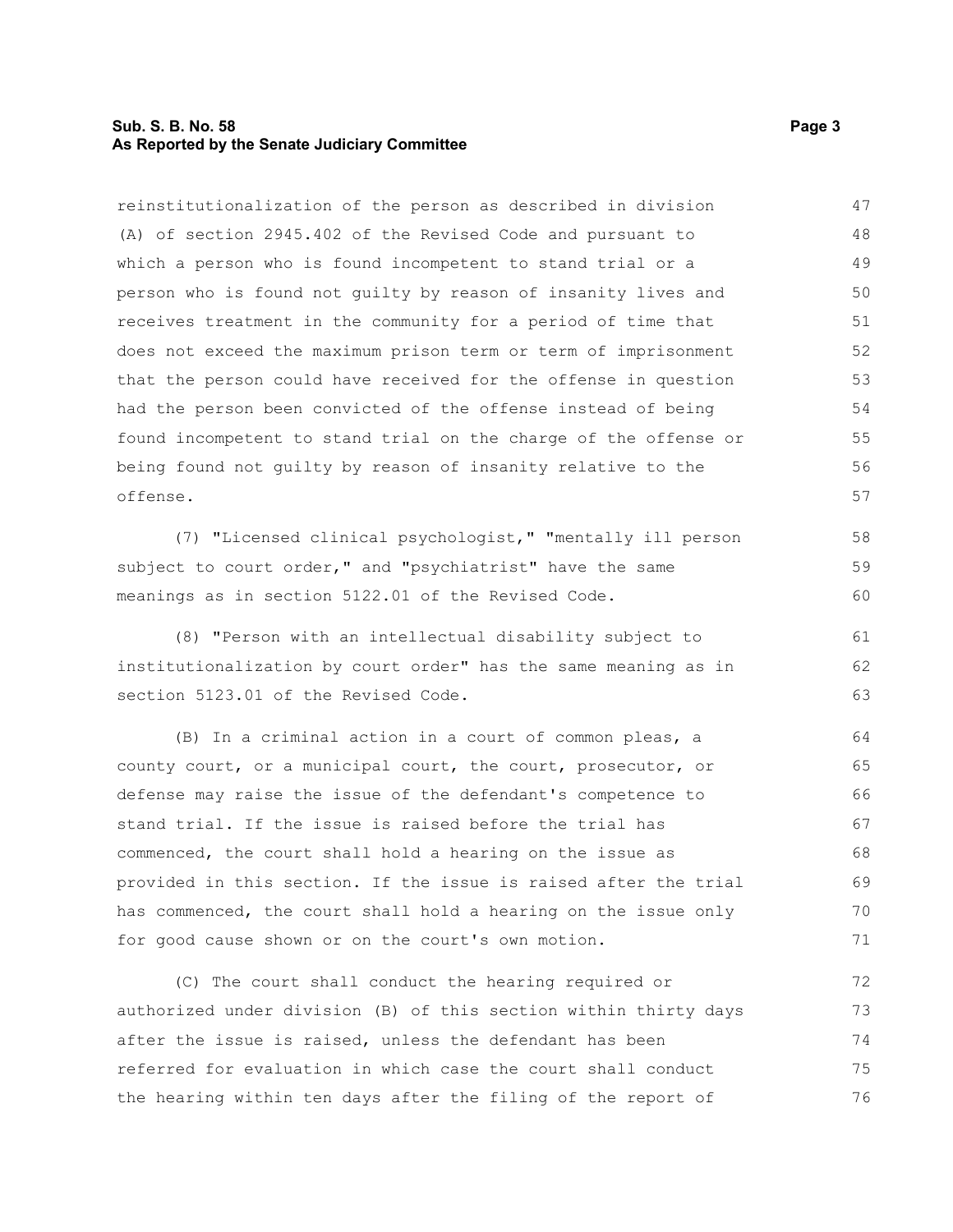#### **Sub. S. B. No. 58 Page 4 As Reported by the Senate Judiciary Committee**

the evaluation or, in the case of a defendant who is ordered by the court pursuant to division  $(H)$  (I) of section 2945.371 of the Revised Code to undergo a separate intellectual disability evaluation conducted by a psychologist designated by the director of developmental disabilities, within ten days after the filing of the report of the separate intellectual disability evaluation under that division. A hearing may be continued for good cause. 77 78 79 80 81 82 83 84

(D) The defendant shall be represented by counsel at the hearing conducted under division (C) of this section. If the defendant is unable to obtain counsel, the court shall appoint counsel under Chapter 120. of the Revised Code or under the authority recognized in division (C) of section 120.06, division (E) of section 120.16, division (E) of section 120.26, or section 2941.51 of the Revised Code before proceeding with the hearing.

(E) The prosecutor and defense counsel may submit evidence on the issue of the defendant's competence to stand trial. A written report of the evaluation of the defendant may be admitted into evidence at the hearing by stipulation, but, if either the prosecution or defense objects to its admission, the report may be admitted under sections 2317.36 to 2317.38 of the Revised Code or any other applicable statute or rule. 93 94 95 96 97 98 99

(F) The court shall not find a defendant incompetent to stand trial solely because the defendant is receiving or has received treatment as a voluntary or involuntary mentally ill patient under Chapter 5122. or a voluntary or involuntary resident with an intellectual disability under Chapter 5123. of the Revised Code or because the defendant is receiving or has received psychotropic drugs or other medication, even if the 100 101 102 103 104 105 106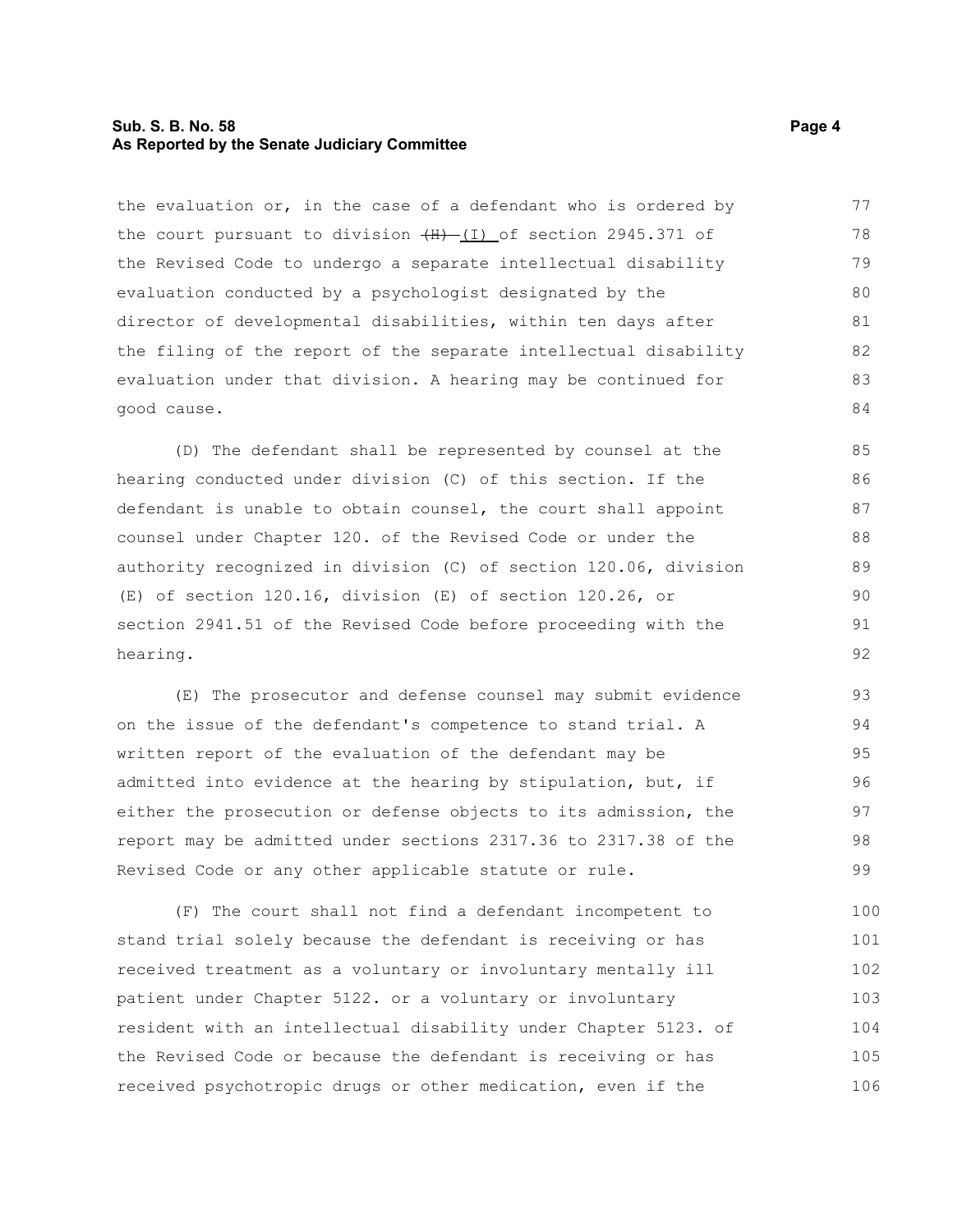#### **Sub. S. B. No. 58 Page 5 As Reported by the Senate Judiciary Committee**

defendant might become incompetent to stand trial without the drugs or medication. 107 108

(G) A defendant is presumed to be competent to stand trial. If, after a hearing, the court finds by a preponderance of the evidence that, because of the defendant's present mental condition, the defendant is incapable of understanding the nature and objective of the proceedings against the defendant or of assisting in the defendant's defense, the court shall find the defendant incompetent to stand trial and shall enter an order authorized by section 2945.38 of the Revised Code. 109 110 111 112 113 114 115 116

(H) Municipal courts shall follow the procedures set forth in sections 2945.37 to 2945.402 of the Revised Code. Except as provided in section 2945.371 of the Revised Code, a municipal court shall not order an evaluation of the defendant's competence to stand trial or the defendant's mental condition at the time of the commission of the offense to be conducted at any hospital operated by the department of mental health and addiction services. Those evaluations shall be performed through community resources including, but not limited to, certified forensic centers, court probation departments, and community mental health services providers. All expenses of the evaluations shall be borne by the legislative authority of the municipal court, as defined in section 1901.03 of the Revised Code, and shall be taxed as costs in the case. If a defendant is found incompetent to stand trial or not guilty by reason of insanity, a municipal court may commit the defendant as provided in sections 2945.38 to 2945.402 of the Revised Code. 117 118 119 120 121 122 123 124 125 126 127 128 129 130 131 132 133

**Sec. 2945.371.** (A) If the issue of a defendant's competence to stand trial is raised or if a defendant enters a plea of not guilty by reason of insanity, the court may order 134 135 136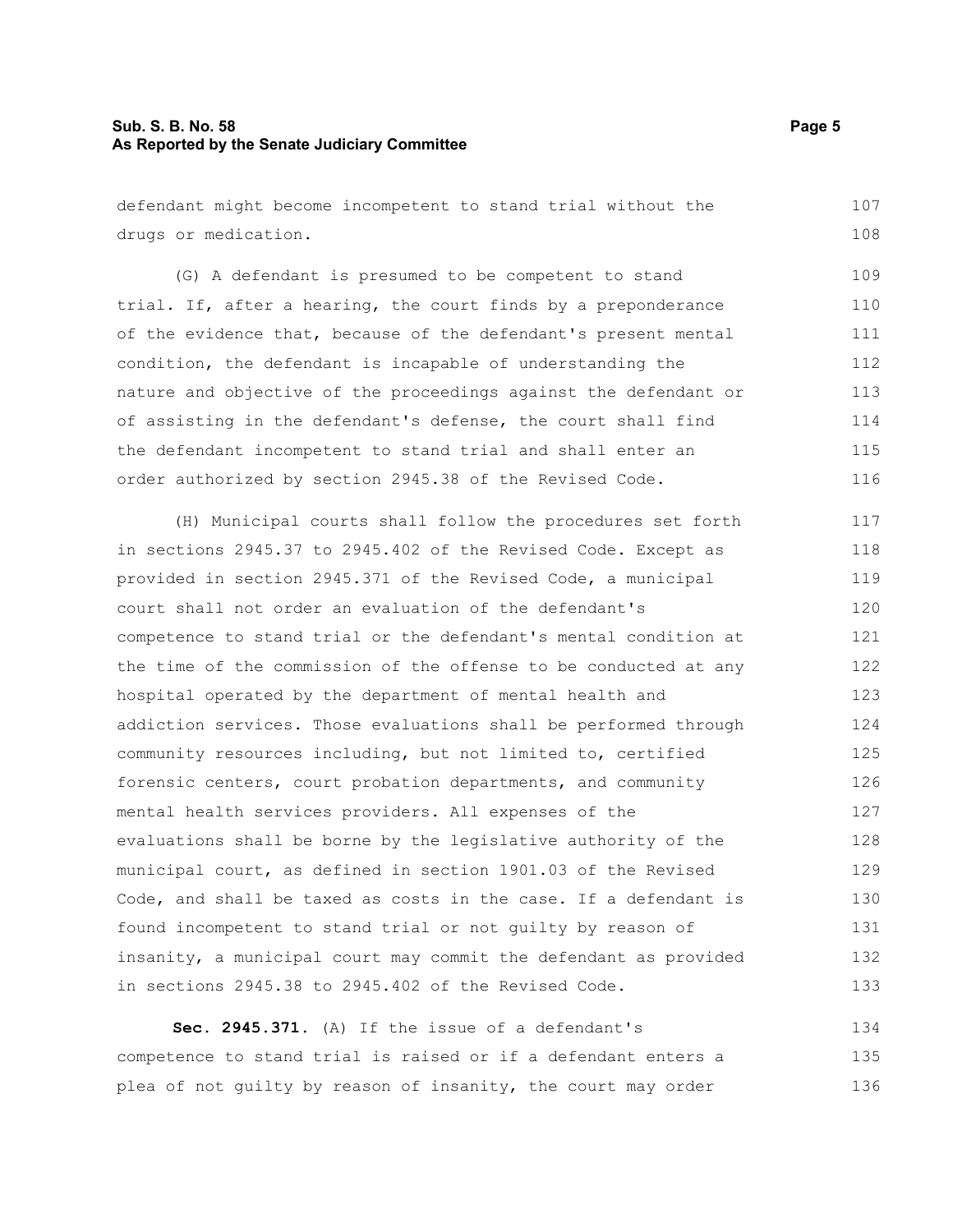#### **Sub. S. B. No. 58 Page 6 As Reported by the Senate Judiciary Committee**

one or more evaluations of the defendant's present mental condition or, in the case of a plea of not guilty by reason of insanity, of the defendant's mental condition at the time of the offense charged. An examiner shall conduct the evaluation. 137 138 139 140

(B) If the court orders more than one evaluation under division (A) of this section, the prosecutor and the defendant may recommend to the court an examiner whom each prefers to perform one of the evaluations. If a defendant enters a plea of not guilty by reason of insanity and if the court does not designate an examiner recommended by the defendant, the court shall inform the defendant that the defendant may have independent expert evaluation and that, if the defendant is unable to obtain independent expert evaluation, it will be obtained for the defendant at public expense if the defendant is indigent. 141 142 143 144 145 146 147 148 149 150 151

(C)(1) If the court orders an evaluation under division (A) of this section, the defendant shall be available at the times and places established by the examiners who are to conduct the evaluation. The examiners may conduct the evaluation through electronic means. The court may order a defendant who has been released on bail or recognizance to submit to an evaluation under this section. If 152 153 154 155 156 157 158

 (2) Except as provided in division (E) of this section, if a defendant who has been released on bail or recognizance refuses to submit to a complete evaluation, the court may amend the conditions of bail or recognizance and order the sheriff to take the defendant into custody and deliver the defendant to a center, program, or facility operated or certified by the department of mental health and addiction services or the department of developmental disabilities where the defendant may 159 160 161 162 163 164 165 166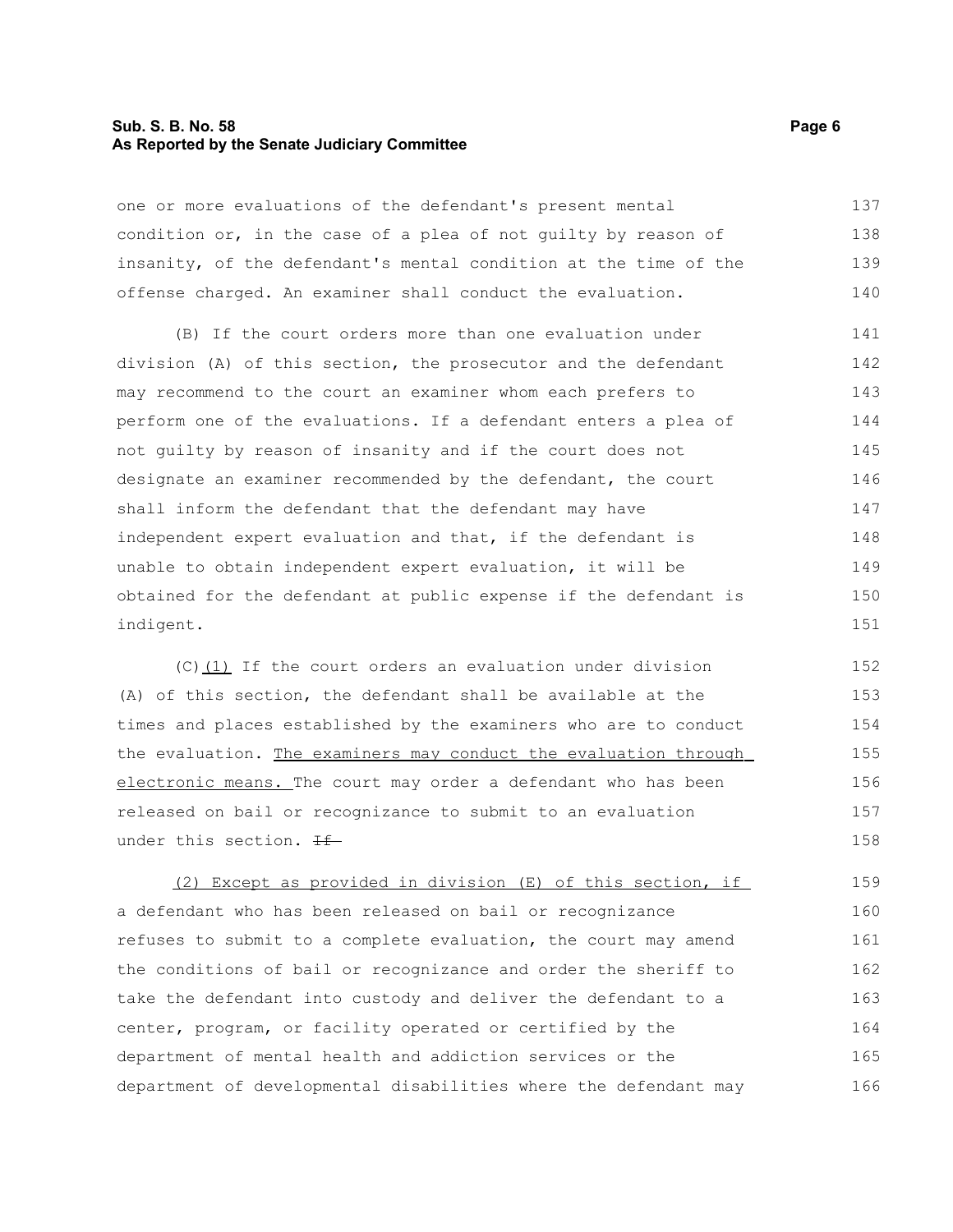## **Sub. S. B. No. 58 Page 7 As Reported by the Senate Judiciary Committee**

| be held for evaluation for a reasonable period of time not to    | 167 |
|------------------------------------------------------------------|-----|
| exceed twenty days.                                              |     |
| (D) (1) A defendant who has not been released on bail or         | 169 |
| recognizance may be evaluated at the defendant's place of        |     |
| detention. Upon-                                                 | 171 |
| (2) Except as provided in division (E) of this section,          | 172 |
| upon the request of the examiner, the court may order the        | 173 |
| sheriff to transport the defendant to a program or facility      | 174 |
| operated or certified by the department of mental health and     | 175 |
| addiction services or the department of developmental            | 176 |
| disabilities, where the defendant may be held for evaluation for | 177 |
| a reasonable period of time not to exceed twenty days, and to    | 178 |
| return the defendant to the place of detention after the         | 179 |
| evaluation. A municipal court may make an order under this       | 180 |
| division only upon the request of a certified forensic center    | 181 |
| examiner.                                                        | 182 |
| (E) The court shall not order a defendant to be held for         | 183 |
| evaluation in a center, program, or facility operated by the     | 184 |
| department of mental health and addiction services or the        | 185 |
| department of developmental disabilities unless the defendant is | 186 |
| charged with a felony or an offense of violence or unless the    | 187 |
| court determines that the defendant is in need of immediate      | 188 |
| hospitalization.                                                 | 189 |
| (F) If a court orders the evaluation to determine a              | 190 |
| defendant's mental condition at the time of the offense charged, | 191 |
| the court shall inform the examiner of the offense with which    | 192 |
| the defendant is charged.                                        | 193 |
| $(F)$ (G) In conducting an evaluation of a defendant's           | 194 |
| mental condition at the time of the offense charged, the         | 195 |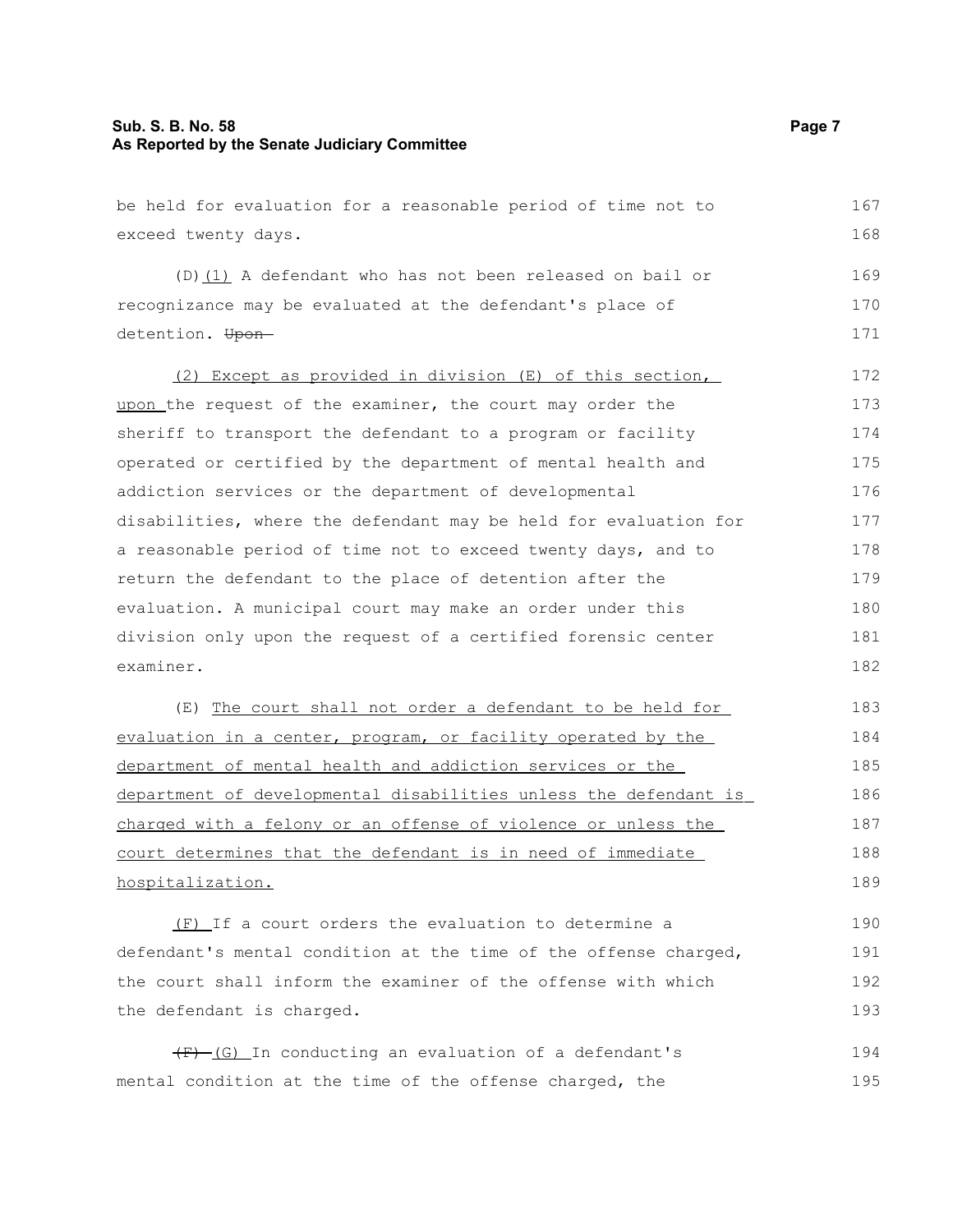## **Sub. S. B. No. 58 Page 8 As Reported by the Senate Judiciary Committee**

| examiner shall consider all relevant evidence and may conduct    | 196 |
|------------------------------------------------------------------|-----|
| the evaluation through electronic means. If the offense charged  | 197 |
| involves the use of force against another person, the relevant   | 198 |
| evidence to be considered includes, but is not limited to, any   | 199 |
| evidence that the defendant suffered, at the time of the         | 200 |
| commission of the offense, from the "battered woman syndrome."   | 201 |
| (G) (H) The examiner shall file a written report with the        | 202 |
| court, under seal, within thirty days after entry of a court     | 203 |
| order for evaluation, and the -. The court shall provide copies  | 204 |
| of the report to the prosecutor and defense counsel and shall    | 205 |
| allow for inspection of the report by the defendant, the         | 206 |
| defendant's quardian, and any mental health professional         | 207 |
| involved in the treatment of the defendant, but the report shall | 208 |
| not be open to public inspection. The report shall include all   | 209 |
| of the following:                                                | 210 |
| (1) The examiner's findings;                                     | 211 |
| (2) The facts in reasonable detail on which the findings         | 212 |
| are based;                                                       | 213 |
| (3) If the evaluation was ordered to determine the               | 214 |
| defendant's competence to stand trial, all of the following      | 215 |
| findings or recommendations that are applicable:                 | 216 |
| (a) Whether the defendant is capable of understanding the        | 217 |
| nature and objective of the proceedings against the defendant or | 218 |
| of assisting in the defendant's defense;                         | 219 |
| (b) If the examiner's opinion is that the defendant is           | 220 |
| incapable of understanding the nature and objective of the       | 221 |
| proceedings against the defendant or of assisting in the         | 222 |
| defendant's defense, whether the defendant presently is mentally | 223 |
| ill or has an intellectual disability and, if the examiner's     | 224 |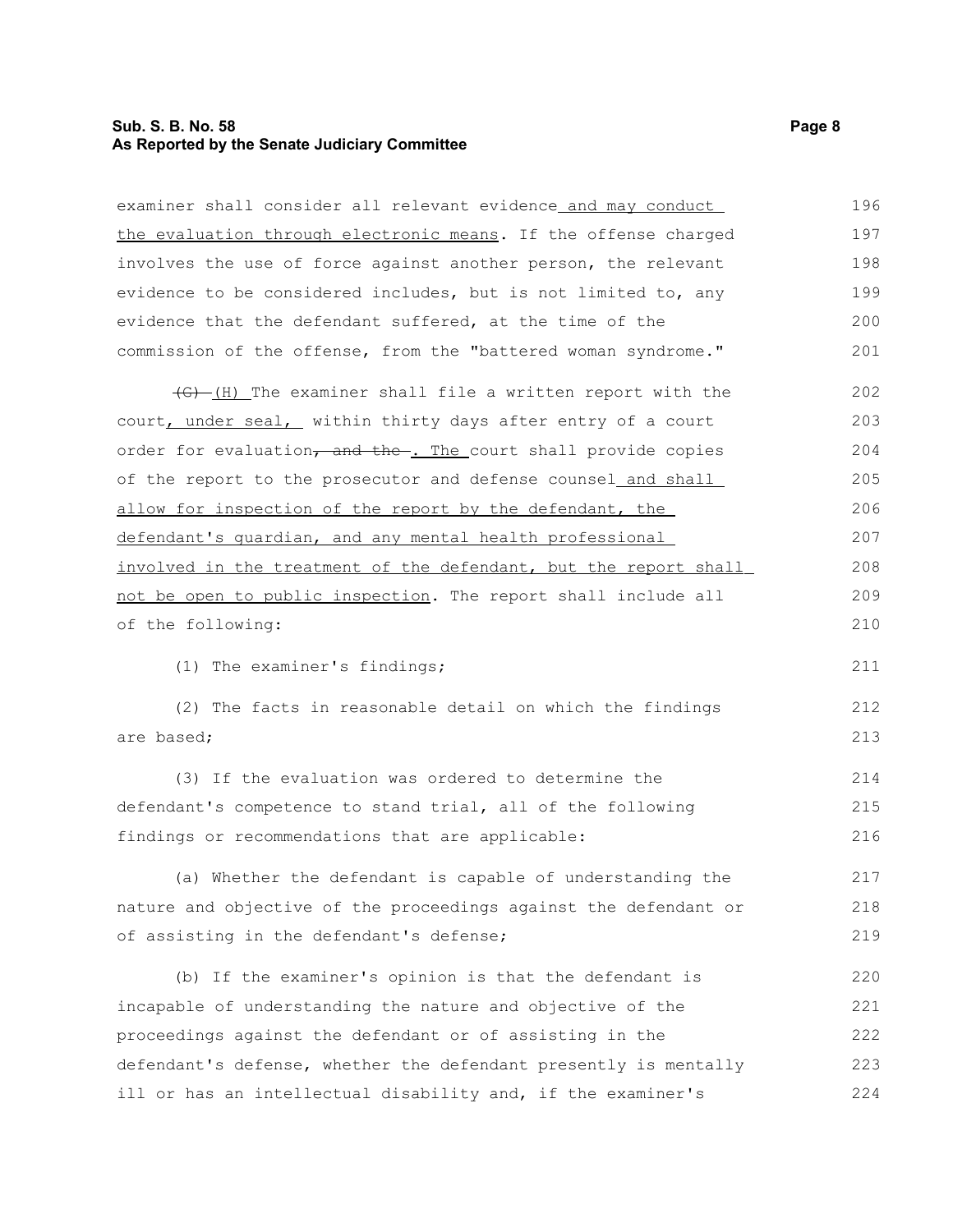#### **Sub. S. B. No. 58 Page 9 As Reported by the Senate Judiciary Committee**

opinion is that the defendant presently has an intellectual disability, whether the defendant appears to be a person with an intellectual disability subject to institutionalization by court order; 225 226 227 228

(c) If the examiner's opinion is that the defendant is incapable of understanding the nature and objective of the proceedings against the defendant or of assisting in the defendant's defense, the examiner's opinion as to the likelihood of the defendant becoming capable of understanding the nature and objective of the proceedings against the defendant and of assisting in the defendant's defense within one year if the defendant is provided with a course of treatment; 229 230 231 232 233 234 235 236

(d) If the examiner's opinion is that the defendant is incapable of understanding the nature and objective of the proceedings against the defendant or of assisting in the defendant's defense and that the defendant presently is mentally ill or has an intellectual disability, the examiner's recommendation as to the least restrictive placement or commitment alternative, including consideration of housing needs and the availability of mental health treatment in the community, consistent with the defendant's treatment needs for restoration to competency and with the safety of the community. 237 238 239 240 241 242 243 244 245 246

(4) If the evaluation was ordered to determine the defendant's mental condition at the time of the offense charged, the examiner's findings as to whether the defendant, at the time of the offense charged, did not know, as a result of a severe mental disease or defect, the wrongfulness of the defendant's acts charged. 247 248 249 250 251 252

 $(H)$  (I) If the examiner's report filed under division  $(G)$ (H) of this section indicates that in the examiner's opinion the 253 254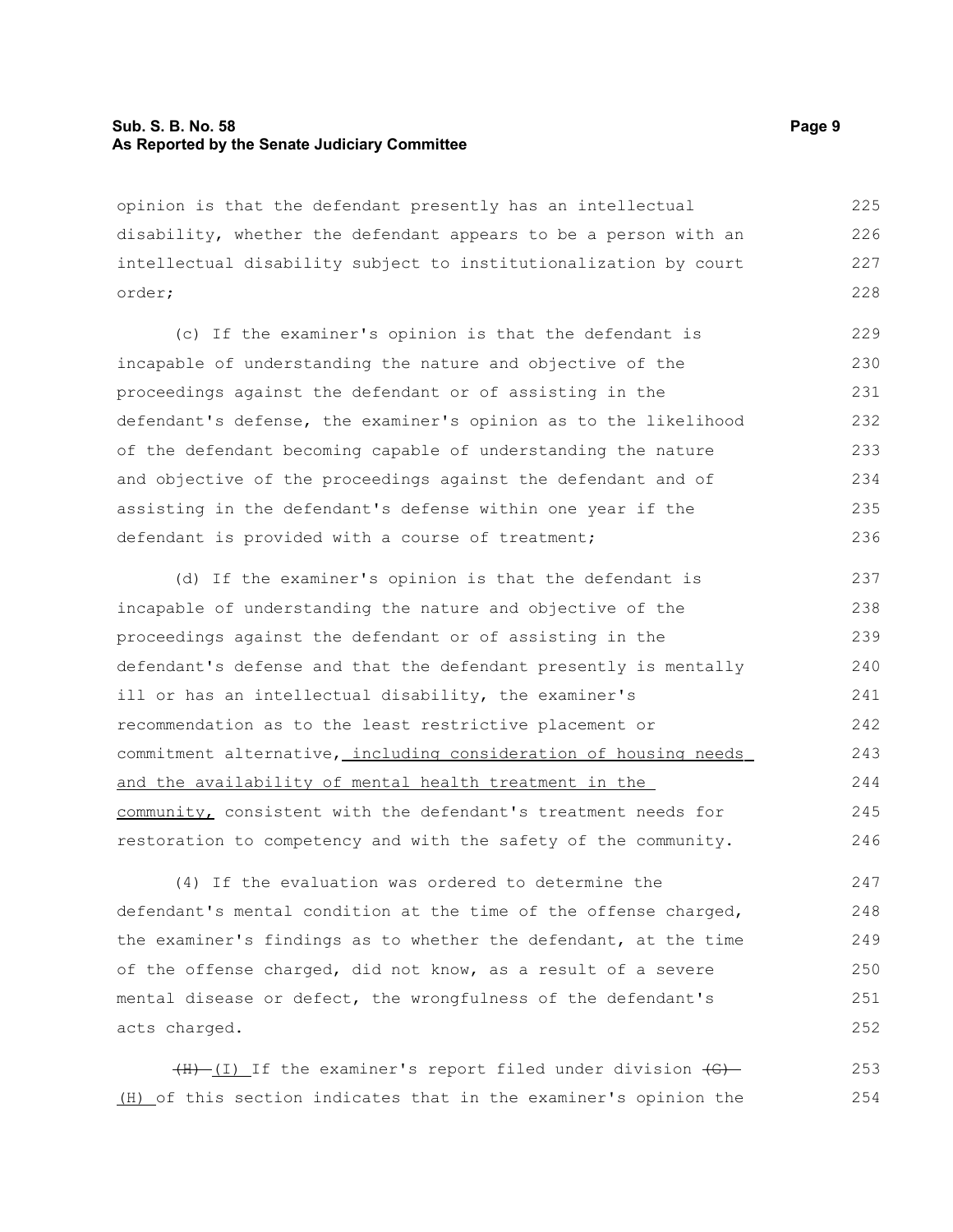#### **Sub. S. B. No. 58 Page 10 As Reported by the Senate Judiciary Committee**

defendant is incapable of understanding the nature and objective of the proceedings against the defendant or of assisting in the defendant's defense and that in the examiner's opinion the defendant appears to be a person with an intellectual disability subject to institutionalization by court order, the court shall order the defendant to undergo a separate intellectual disability evaluation conducted by a psychologist designated by the director of developmental disabilities. Divisions (C) to  $\overline{f}$ (G) of this section apply in relation to a separate intellectual disability evaluation conducted under this division. The psychologist appointed under this division to conduct the separate intellectual disability evaluation shall file a written report with the court within thirty days after the entry of the court order requiring the separate intellectual disability evaluation, and the court shall provide copies of the report to the prosecutor and defense counsel. The report shall include all of the information described in divisions  $\left(\frac{G}{1} + \frac{H}{H}\right)(1)$  to (4) of this section. If the court orders a separate intellectual disability evaluation of a defendant under this division, the court shall not conduct a hearing under divisions (B) to (H) of section 2945.37 of the Revised Code regarding that defendant until a report of the separate intellectual disability evaluation conducted under this division has been filed. Upon the filing of that report, the court shall conduct the hearing within the period of time specified in division (C) of section 2945.37 of the Revised Code. 255 256 257 258 259 260 261 262 263 264 265 266 267 268 269 270 271 272 273 274 275 276 277 278 279 280

 $\overline{(1)}$  (J) An examiner appointed under divisions (A) and (B) of this section or under division  $(H)$  (I) of this section to evaluate a defendant to determine the defendant's competence to stand trial also may be appointed to evaluate a defendant who has entered a plea of not guilty by reason of insanity, but an 281 282 283 284 285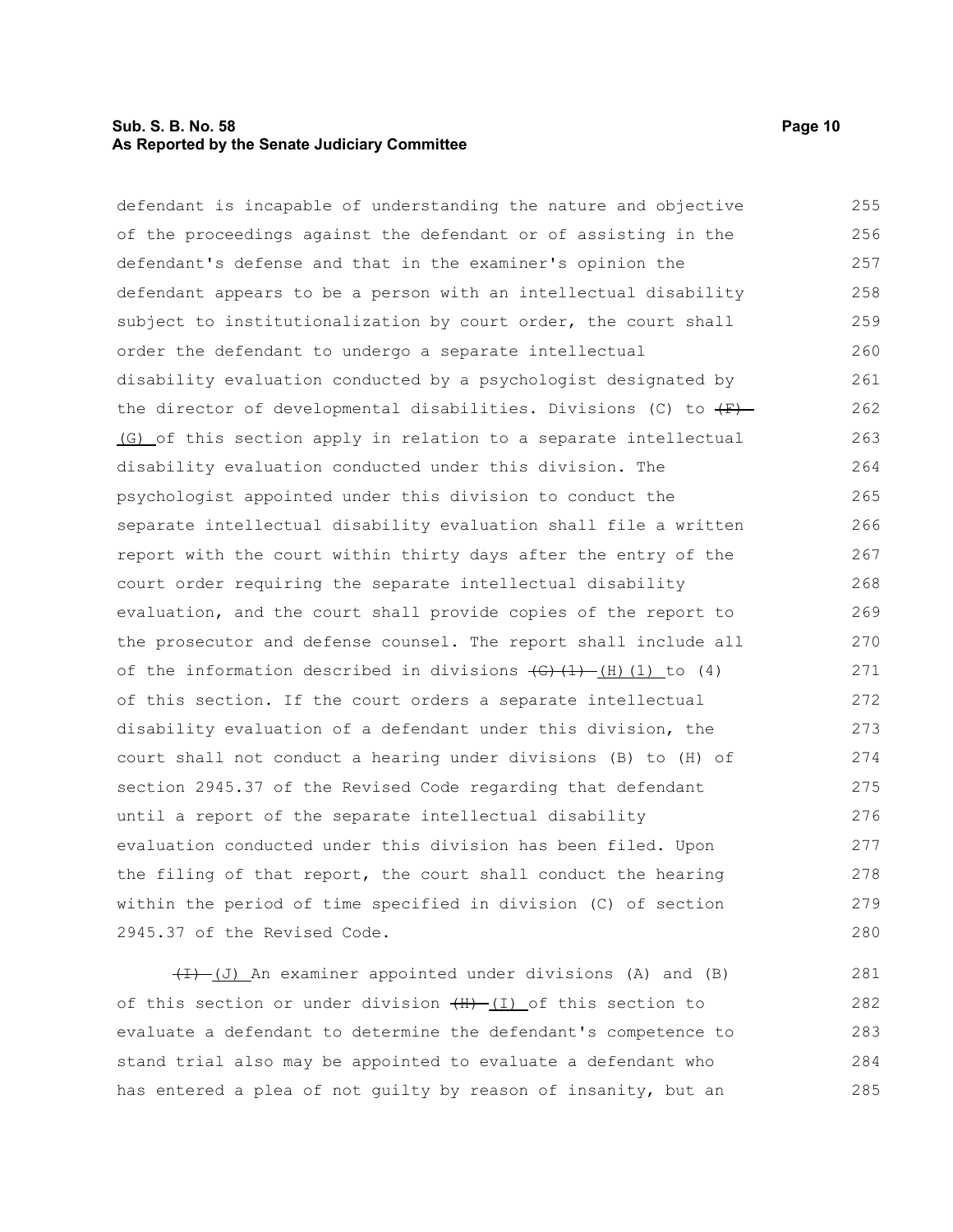#### **Sub. S. B. No. 58 Page 11 As Reported by the Senate Judiciary Committee**

examiner of that nature shall prepare separate reports on the issue of competence to stand trial and the defense of not guilty by reason of insanity. 286 287 288

 $(\overline{J} + \overline{K})$  No statement that a defendant makes in an evaluation or hearing under divisions (A) to  $\frac{H}{H}$  (I) of this section relating to the defendant's competence to stand trial or to the defendant's mental condition at the time of the offense charged shall be used against the defendant on the issue of guilt in any criminal action or proceeding, but, in a criminal action or proceeding, the prosecutor or defense counsel may call as a witness any person who evaluated the defendant or prepared a report pursuant to a referral under this section. Neither the appointment nor the testimony of an examiner appointed under this section precludes the prosecutor or defense counsel from calling other witnesses or presenting other evidence on competency or insanity issues. 289 290 291 292 293 294 295 296 297 298 299 300 301

 $\frac{f(K) - (L)}{L}$  Persons appointed as examiners under divisions (A) and (B) of this section or under division  $(H)$  (I) of this section shall be paid a reasonable amount for their services and expenses, as certified by the court. The certified amount shall be paid by the county in the case of county courts and courts of common pleas and by the legislative authority, as defined in section 1901.03 of the Revised Code, in the case of municipal courts. 302 303 304 305 306 307 308 309

**Sec. 2945.38.** (A) If the issue of a defendant's competence to stand trial is raised and if the court, upon conducting the hearing provided for in section 2945.37 of the Revised Code, finds that the defendant is competent to stand trial, the defendant shall be proceeded against as provided by law. If the court finds the defendant competent to stand trial and the 310 311 312 313 314 315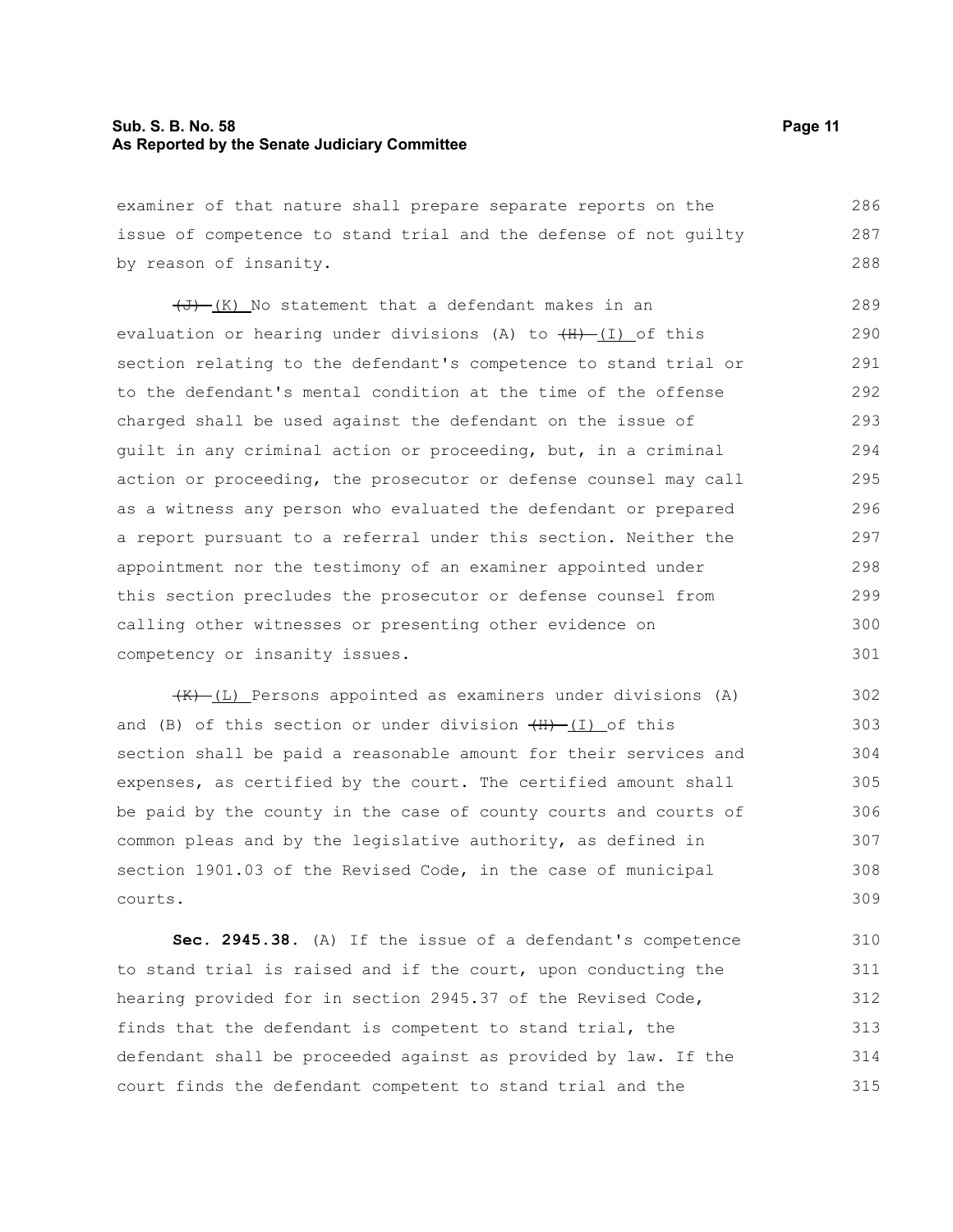#### **Sub. S. B. No. 58 Page 12 As Reported by the Senate Judiciary Committee**

defendant is receiving psychotropic drugs or other medication, the court may authorize the continued administration of the drugs or medication or other appropriate treatment in order to maintain the defendant's competence to stand trial, unless the defendant's attending physician advises the court against continuation of the drugs, other medication, or treatment. 316 317 318 319 320 321

(B)(1)(a) If, after taking into consideration all relevant reports, information, and other evidence, the court finds that the defendant is incompetent to stand trial and that there is a substantial probability that the defendant will become competent to stand trial within one year if the defendant is provided with a course of treatment, the court shall order the defendant to undergo treatment. If the defendant has been charged with a felony offense and if, after taking into consideration all relevant reports, information, and other evidence, the court finds that the defendant is incompetent to stand trial, but the court is unable at that time to determine whether there is a substantial probability that the defendant will become competent to stand trial within one year if the defendant is provided with a course of treatment, the court shall order continuing evaluation and treatment of the defendant for a period not to exceed four months to determine whether there is a substantial probability that the defendant will become competent to stand trial within one year if the defendant is provided with a course of treatment. 322 323 324 325 326 327 328 329 330 331 332 333 334 335 336 337 338 339 340

(b) The court order for the defendant to undergo treatment or continuing evaluation and treatment under division (B)(1)(a) of this section shall specify that the defendant, if determined to require mental health treatment or continuing evaluation and treatment, either shall be committed to the department of mental health and addiction services for treatment or continuing 341 342 343 344 345 346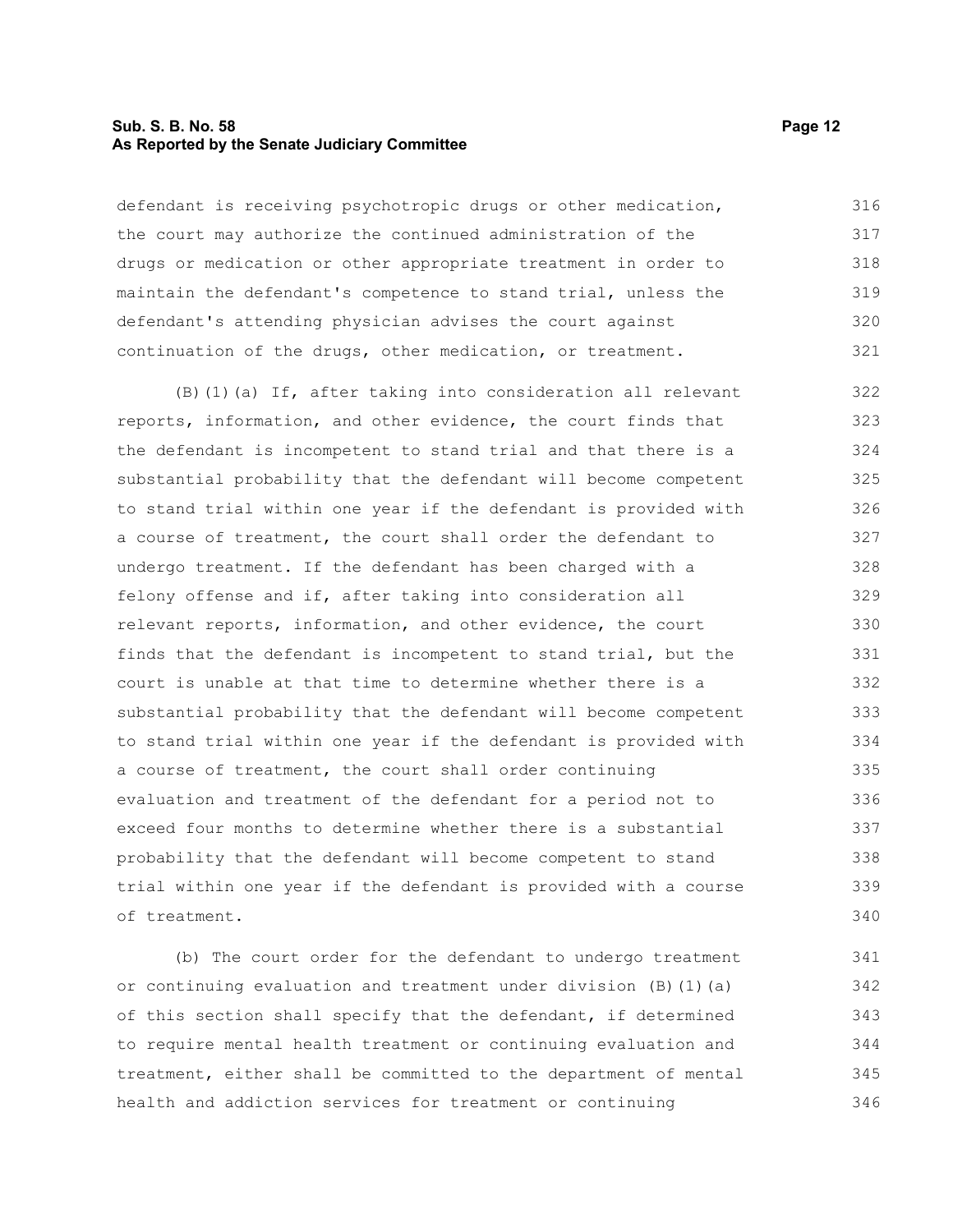#### **Sub. S. B. No. 58 Page 13 As Reported by the Senate Judiciary Committee**

evaluation and treatment at a hospital, facility, or agency, as determined to be clinically appropriate by the department of mental health and addiction services or shall be committed to a facility certified by the department of mental health and addiction services as being qualified to treat mental illness, to a public or community mental health facility, to a county board of alcohol, drug addiction, and mental health services, or to a psychiatrist or another mental health professional for treatment or continuing evaluation and treatment. Prior Within forty-eight hours prior to placing the defendant, the department of mental health and addiction services shall obtain inform the court approval for-and the prosecutor of that placement following a hearing. The court order for the defendant to undergo treatment or continuing evaluation and treatment under division  $(B)$  (1)(a) of this section shall specify that the defendant, if determined to require treatment or continuing evaluation and treatment for an intellectual disability, shall receive treatment or continuing evaluation and treatment at an institution or facility operated by the department of developmental disabilities, at a facility certified by the department of developmental disabilities as being qualified to treat intellectual disabilities, at a public or private intellectual disabilities facility, or by a psychiatrist or another intellectual disabilities professional. In any case, the order may restrict the defendant's freedom of movement as the court considers necessary. The prosecutor in the defendant's case shall send to the chief clinical officer of the hospital, facility, or agency where the defendant is placed by the department of mental health and addiction services, or to the managing officer of the institution, the director of the program or facility, or the person to which the defendant is committed, copies of relevant police reports and other background 347 348 349 350 351 352 353 354 355 356 357 358 359 360 361 362 363 364 365 366 367 368 369 370 371 372 373 374 375 376 377 378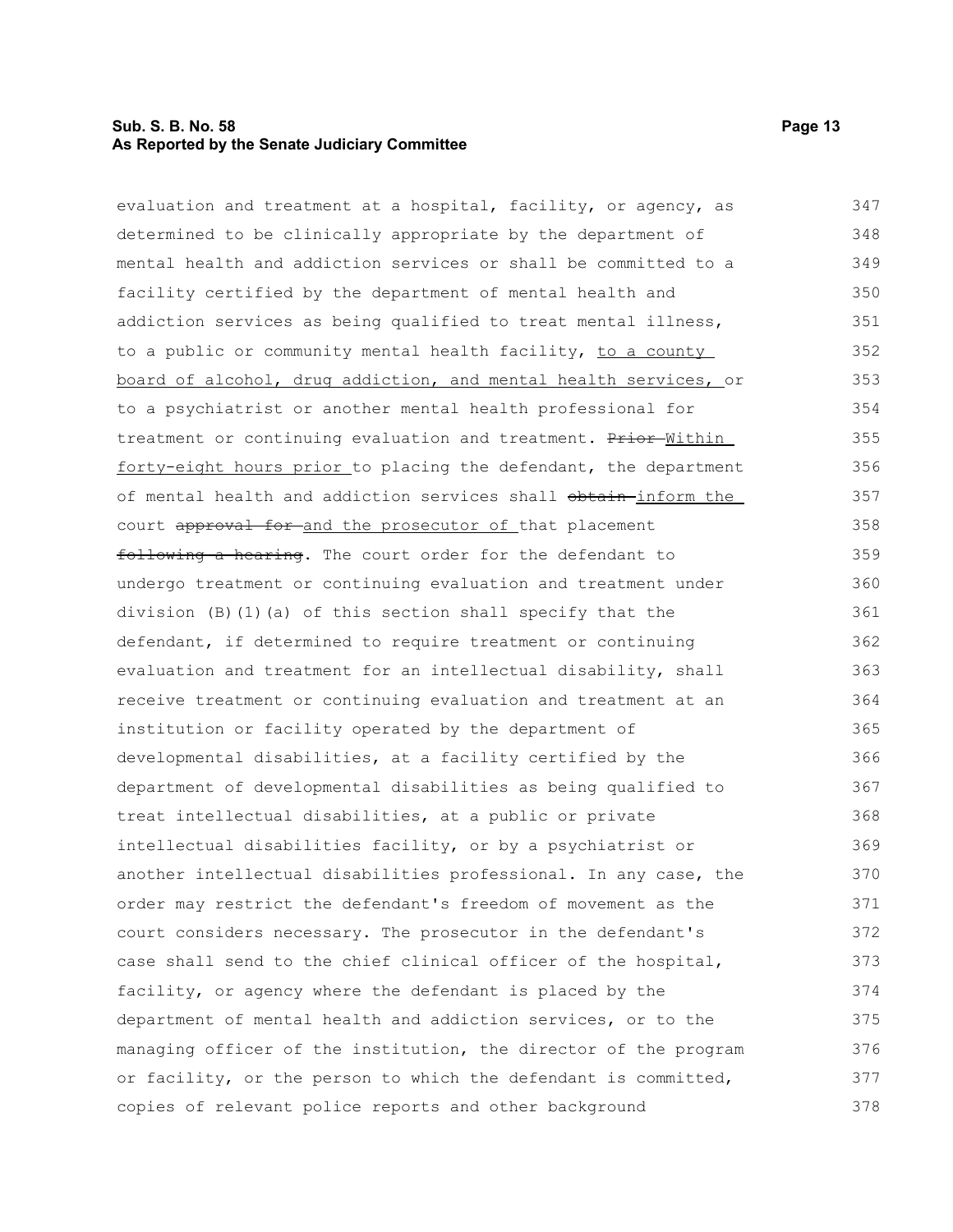#### **Sub. S. B. No. 58 Page 14 As Reported by the Senate Judiciary Committee**

information that pertains to the defendant and is available to the prosecutor unless the prosecutor determines that the release of any of the information in the police reports or any of the other background information to unauthorized persons would interfere with the effective prosecution of any person or would create a substantial risk of harm to any person. 379 380 381 382 383 384

In determining the place of commitment, the court shall consider the extent to which the person is a danger to the person and to others, the need for security, the availability of housing and supportive services, including outpatient mental health services, and the type of crime involved and shall order the least restrictive alternative available that is consistent with public safety and treatment goals. In weighing these factors, the court shall give preference to protecting public safety and the availability of housing and supportive services. 385 386 387 388 389 390 391 392 393

(c) If the defendant is found incompetent to stand trial, if the chief clinical officer of the hospital, facility, or agency where the defendant is placed, or the managing officer of the institution, the director of the program or facility, or the person to which the defendant is committed for treatment or continuing evaluation and treatment under division (B)(1)(b) of this section determines that medication is necessary to restore the defendant's competency to stand trial, and if the defendant lacks the capacity to give informed consent or refuses medication, the chief clinical officer of the hospital, facility, or agency where the defendant is placed, or the managing officer of the institution, the director of the program or facility, or the person to which the defendant is committed for treatment or continuing evaluation and treatment may petition the court for authorization for the involuntary administration of medication. The court shall hold a hearing on 394 395 396 397 398 399 400 401 402 403 404 405 406 407 408 409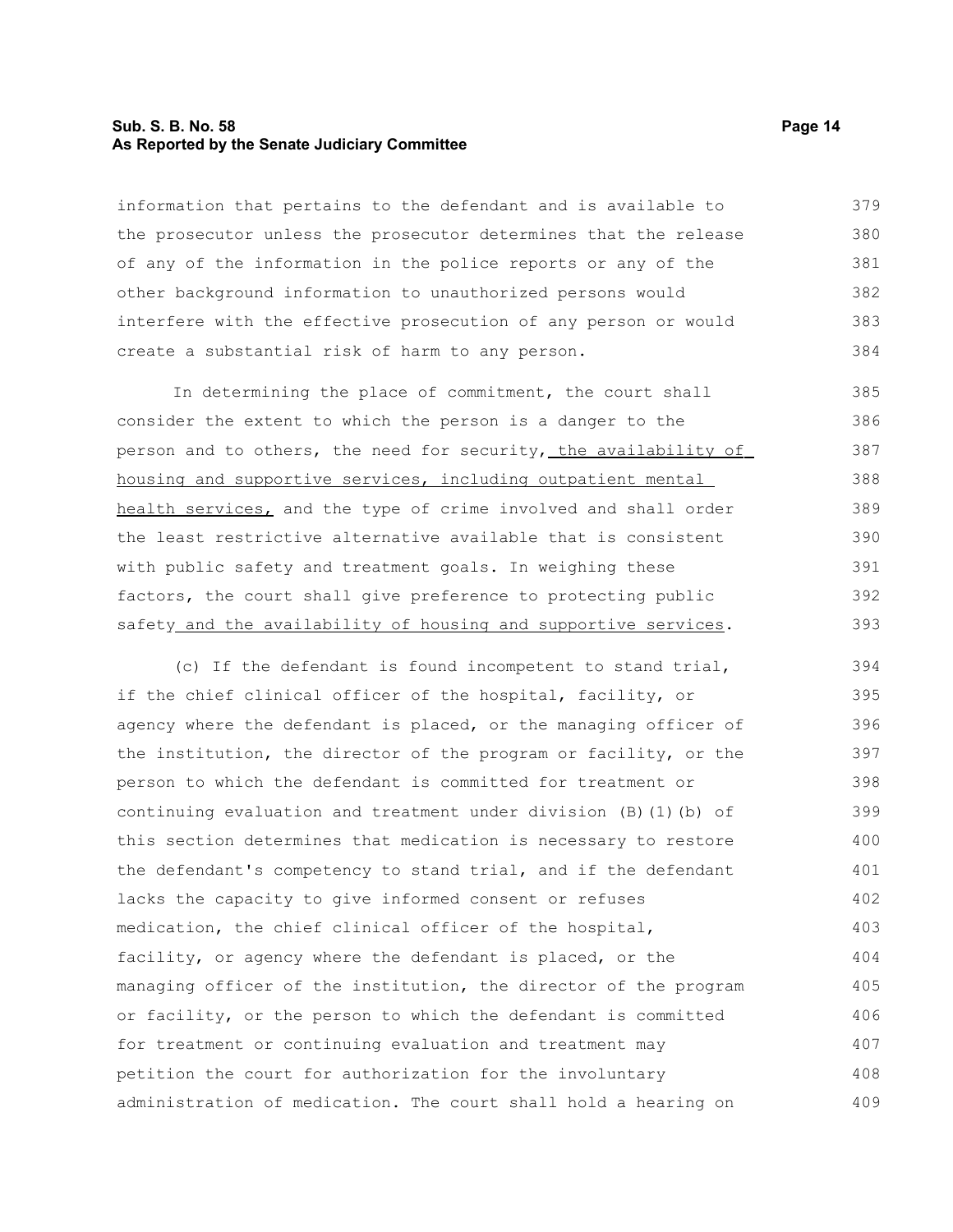#### **Sub. S. B. No. 58 Page 15 As Reported by the Senate Judiciary Committee**

the petition within five days of the filing of the petition if the petition was filed in a municipal court or a county court regarding an incompetent defendant charged with a misdemeanor or within ten days of the filing of the petition if the petition was filed in a court of common pleas regarding an incompetent defendant charged with a felony offense. Following the hearing, the court may authorize the involuntary administration of medication or may dismiss the petition. 410 411 412 413 414 415 416 417

(2) If the court finds that the defendant is incompetent to stand trial and that, even if the defendant is provided with a course of treatment, there is not a substantial probability that the defendant will become competent to stand trial within one year, the court shall order the discharge of the defendant, unless upon motion of the prosecutor or on its own motion, the court either seeks to retain jurisdiction over the defendant pursuant to section 2945.39 of the Revised Code or files an affidavit in the probate court for the civil commitment of the defendant pursuant to Chapter 5122. or 5123. of the Revised Code alleging that the defendant is a mentally ill person subject to court order or a person with an intellectual disability subject to institutionalization by court order. If an affidavit is filed in the probate court, the trial court shall send to the probate court copies of all written reports of the defendant's mental condition that were prepared pursuant to section 2945.371 of the Revised Code. 418 419 420 421 422 423 424 425 426 427 428 429 430 431 432 433 434

The trial court may issue the temporary order of detention that a probate court may issue under section 5122.11 or 5123.71 of the Revised Code, to remain in effect until the probable cause or initial hearing in the probate court. Further proceedings in the probate court are civil proceedings governed by Chapter 5122. or 5123. of the Revised Code. 435 436 437 438 439 440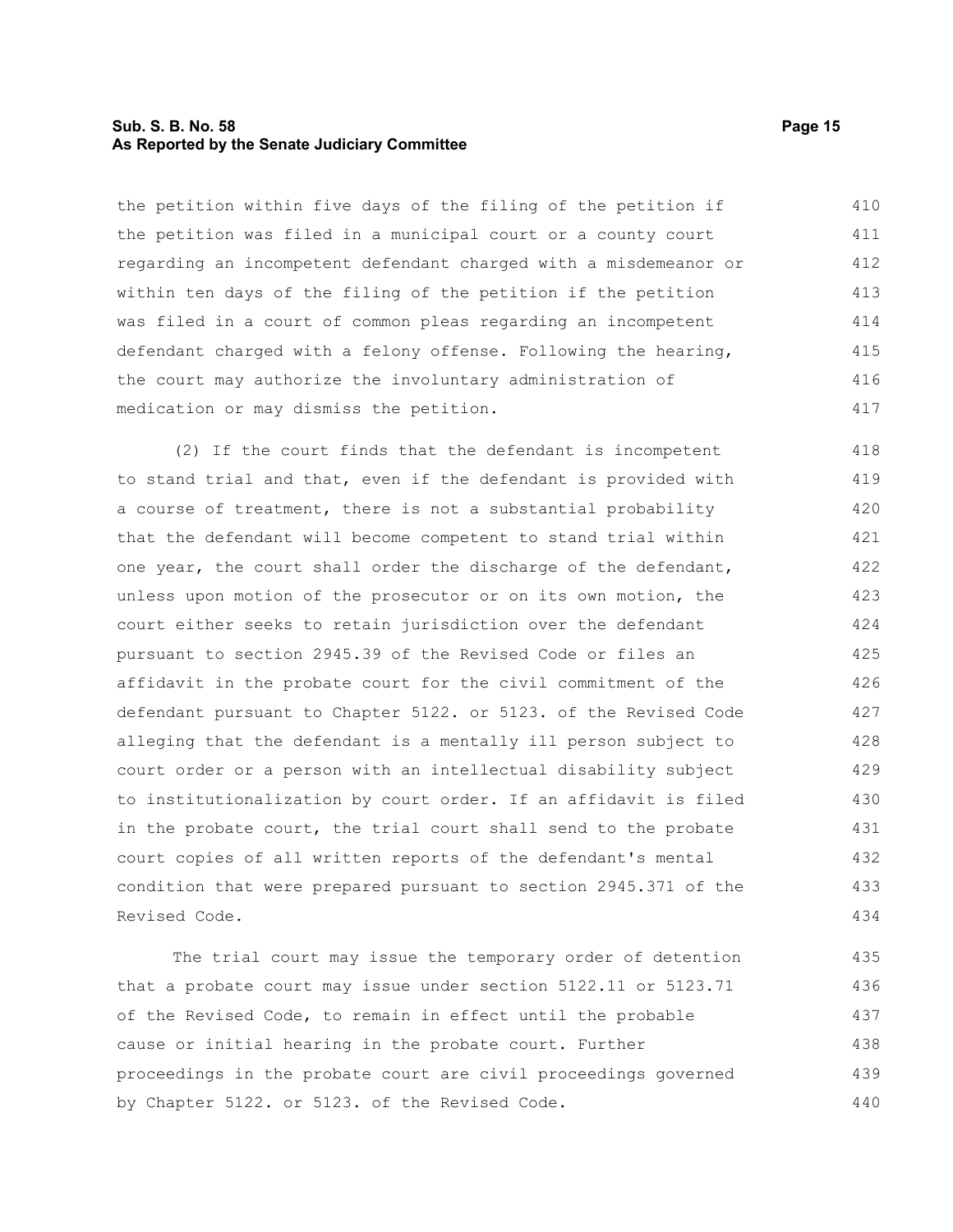## **Sub. S. B. No. 58 Page 16 As Reported by the Senate Judiciary Committee**

| (C) No defendant shall be required to undergo treatment,         | 441 |
|------------------------------------------------------------------|-----|
| including any continuing evaluation and treatment, under         | 442 |
| division (B)(1) of this section for longer than whichever of the | 443 |
| following periods is applicable:                                 | 444 |
| (1) One year, if the most serious offense with which the         | 445 |
| defendant is charged is one of the following offenses:           | 446 |
| (a) Aggravated murder, murder, or an offense of violence         | 447 |
| for which a sentence of death or life imprisonment may be        | 448 |
| imposed;                                                         | 449 |
| (b) An offense of violence that is a felony of the first         | 450 |
| or second degree;                                                | 451 |
| (c) A conspiracy to commit, an attempt to commit, or             | 452 |
| complicity in the commission of an offense described in division | 453 |
| (C)(1)(a) or (b) of this section if the conspiracy, attempt, or  | 454 |
| complicity is a felony of the first or second degree.            | 455 |
| (2) Six months, if the most serious offense with which the       | 456 |
| defendant is charged is a felony other than a felony described   | 457 |
| in division (C) (1) of this section;                             |     |
| (3) Sixty days, if the most serious offense with which the       | 459 |
| defendant is charged is a misdemeanor of the first or second     | 460 |
| degree;                                                          | 461 |
| (4) Thirty days, if the most serious offense with which          | 462 |
| the defendant is charged is a misdemeanor of the third or fourth | 463 |
| degree, a minor misdemeanor, or an unclassified misdemeanor.     | 464 |
| (D) Any defendant who is committed pursuant to this              | 465 |
| section shall not voluntarily admit the defendant or be          | 466 |
| voluntarily admitted to a hospital or institution pursuant to    | 467 |
| section 5122.02, 5122.15, 5123.69, or 5123.76 of the Revised     | 468 |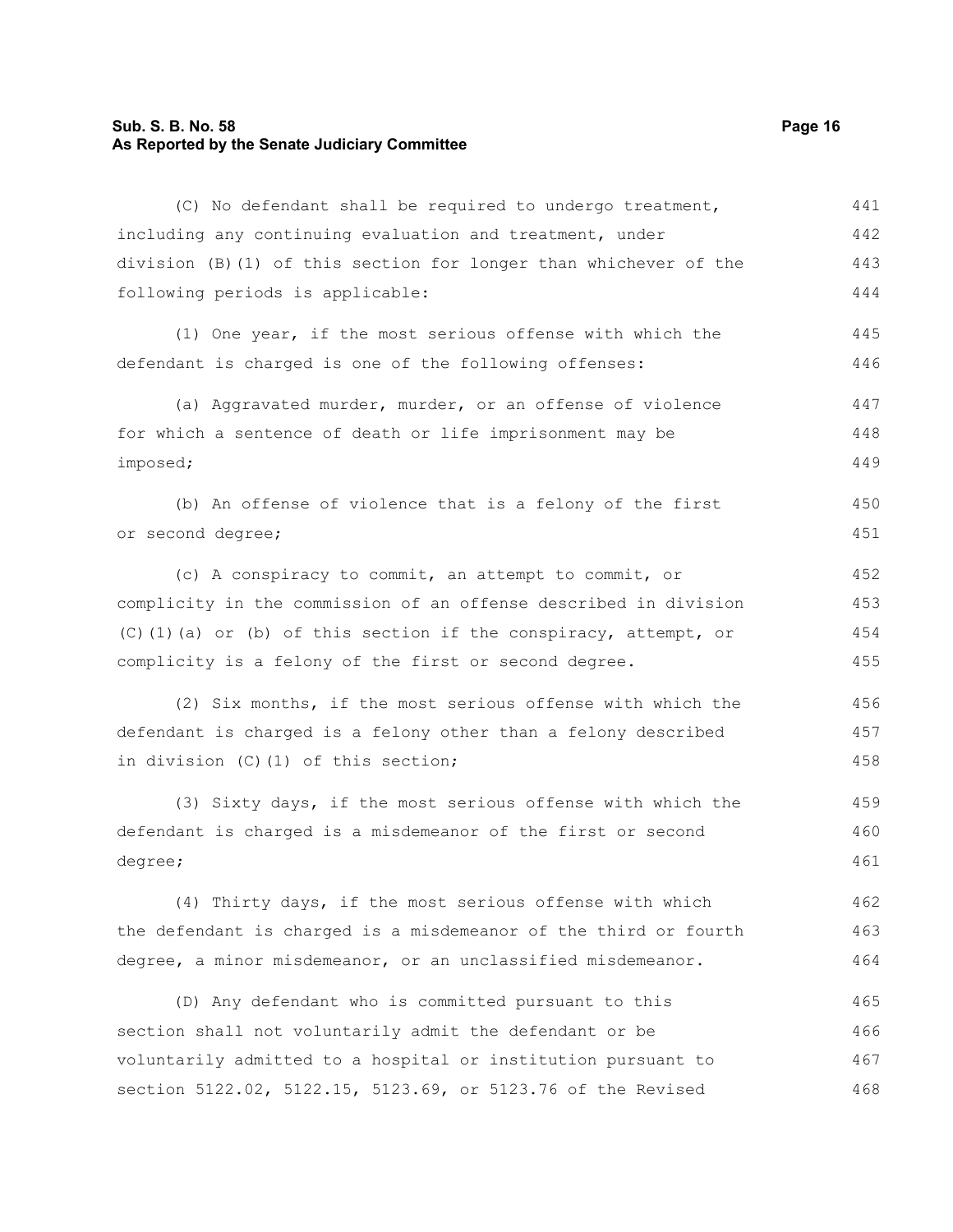## **Sub. S. B. No. 58 Page 17 As Reported by the Senate Judiciary Committee**

Code.

| (E) Except as otherwise provided in this division, a               | 470 |
|--------------------------------------------------------------------|-----|
| defendant who is charged with an offense and is committed by the   | 471 |
| court under this section to the department of mental health and    | 472 |
| addiction services or is committed to an institution or facility   | 473 |
| for the treatment of intellectual disabilities shall not be        | 474 |
| granted unsupervised on-grounds movement, supervised off-grounds   | 475 |
| movement, or nonsecured status except in accordance with the       | 476 |
| court order. The court may grant a defendant supervised off-       | 477 |
| grounds movement to obtain medical treatment or specialized        | 478 |
| habilitation treatment services if the person who supervises the   | 479 |
| treatment or the continuing evaluation and treatment of the        | 480 |
| defendant ordered under division $(B)$ $(1)$ $(a)$ of this section | 481 |
| informs the court that the treatment or continuing evaluation      | 482 |
| and treatment cannot be provided at the hospital or facility       | 483 |
| where the defendant is placed by the department of mental health   | 484 |
| and addiction services or the institution or facility to which     | 485 |
| the defendant is committed. The chief clinical officer of the      | 486 |
| hospital or facility where the defendant is placed by the          | 487 |
| department of mental health and addiction services or the          | 488 |
| managing officer of the institution or director of the facility    | 489 |
| to which the defendant is committed, or a designee of any of       | 490 |
| those persons, may grant a defendant movement to a medical         | 491 |
| facility for an emergency medical situation with appropriate       | 492 |
| supervision to ensure the safety of the defendant, staff, and      | 493 |
| community during that emergency medical situation. The chief       | 494 |
| clinical officer of the hospital or facility where the defendant   | 495 |
| is placed by the department of mental health and addiction         | 496 |
| services or the managing officer of the institution or director    | 497 |
| of the facility to which the defendant is committed shall notify   | 498 |
| the court within twenty-four hours of the defendant's movement     | 499 |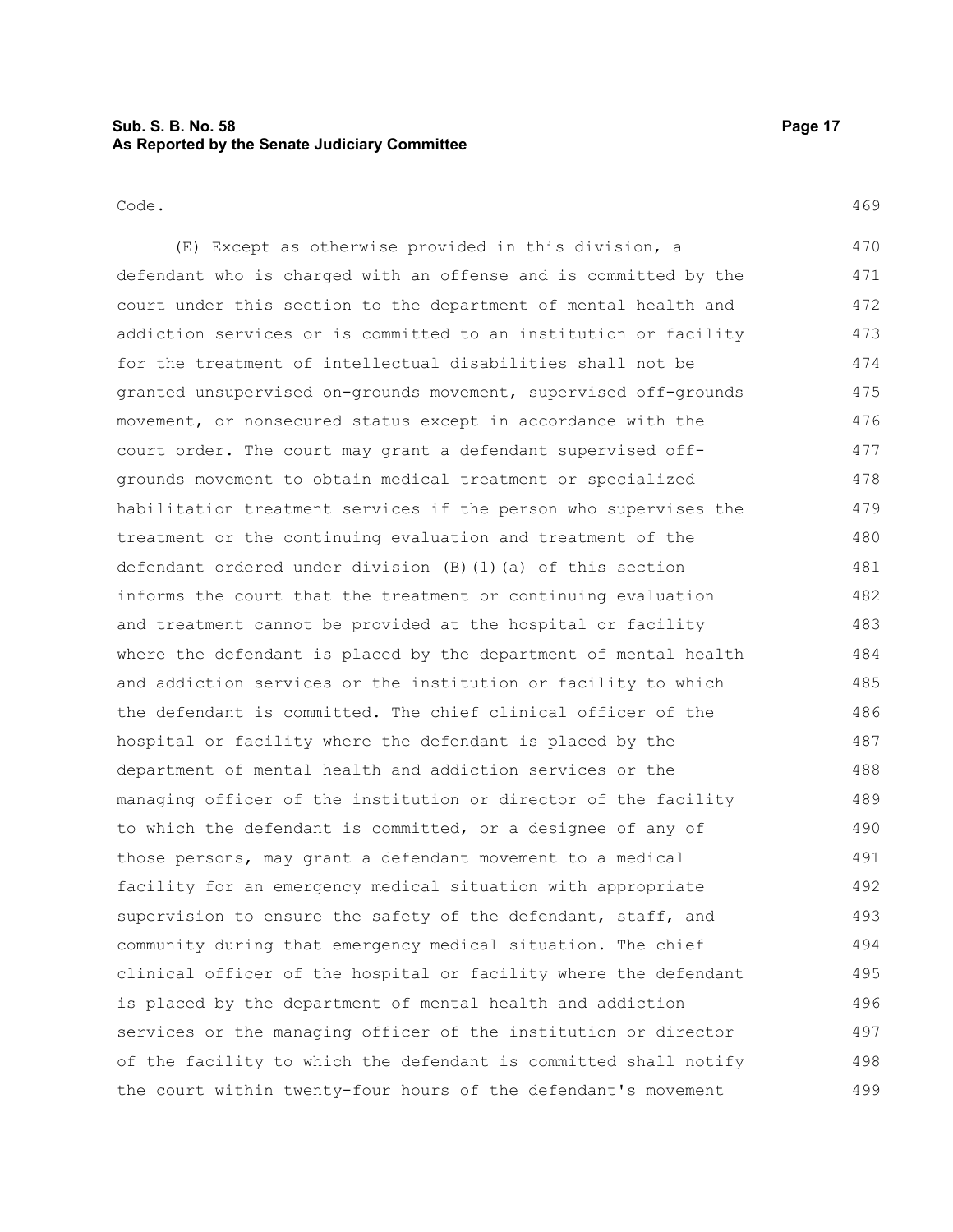#### **Sub. S. B. No. 58 Page 18 As Reported by the Senate Judiciary Committee**

to the medical facility for an emergency medical situation under this division.

(F) The person who supervises the treatment or continuing evaluation and treatment of a defendant ordered to undergo treatment or continuing evaluation and treatment under division (B)(1)(a) of this section shall file a written report with the court at the following times: 502 503 504 505 506

(1) Whenever the person believes the defendant is capable of understanding the nature and objective of the proceedings against the defendant and of assisting in the defendant's defense; 507 508 509 510

(2) For a felony offense, fourteen days before expiration of the maximum time for treatment as specified in division (C) of this section and fourteen days before the expiration of the maximum time for continuing evaluation and treatment as specified in division (B)(1)(a) of this section, and, for a misdemeanor offense, ten days before the expiration of the maximum time for treatment, as specified in division (C) of this section; 511 512 513 514 515 516 517 518

(3) At a minimum, after each six months of treatment;

(4) Whenever the person who supervises the treatment or continuing evaluation and treatment of a defendant ordered under division (B)(1)(a) of this section believes that there is not a substantial probability that the defendant will become capable of understanding the nature and objective of the proceedings against the defendant or of assisting in the defendant's defense even if the defendant is provided with a course of treatment. 520 521 522 523 524 525 526

(G) A report under division (F) of this section shall contain the examiner's findings, the facts in reasonable detail 527 528

500 501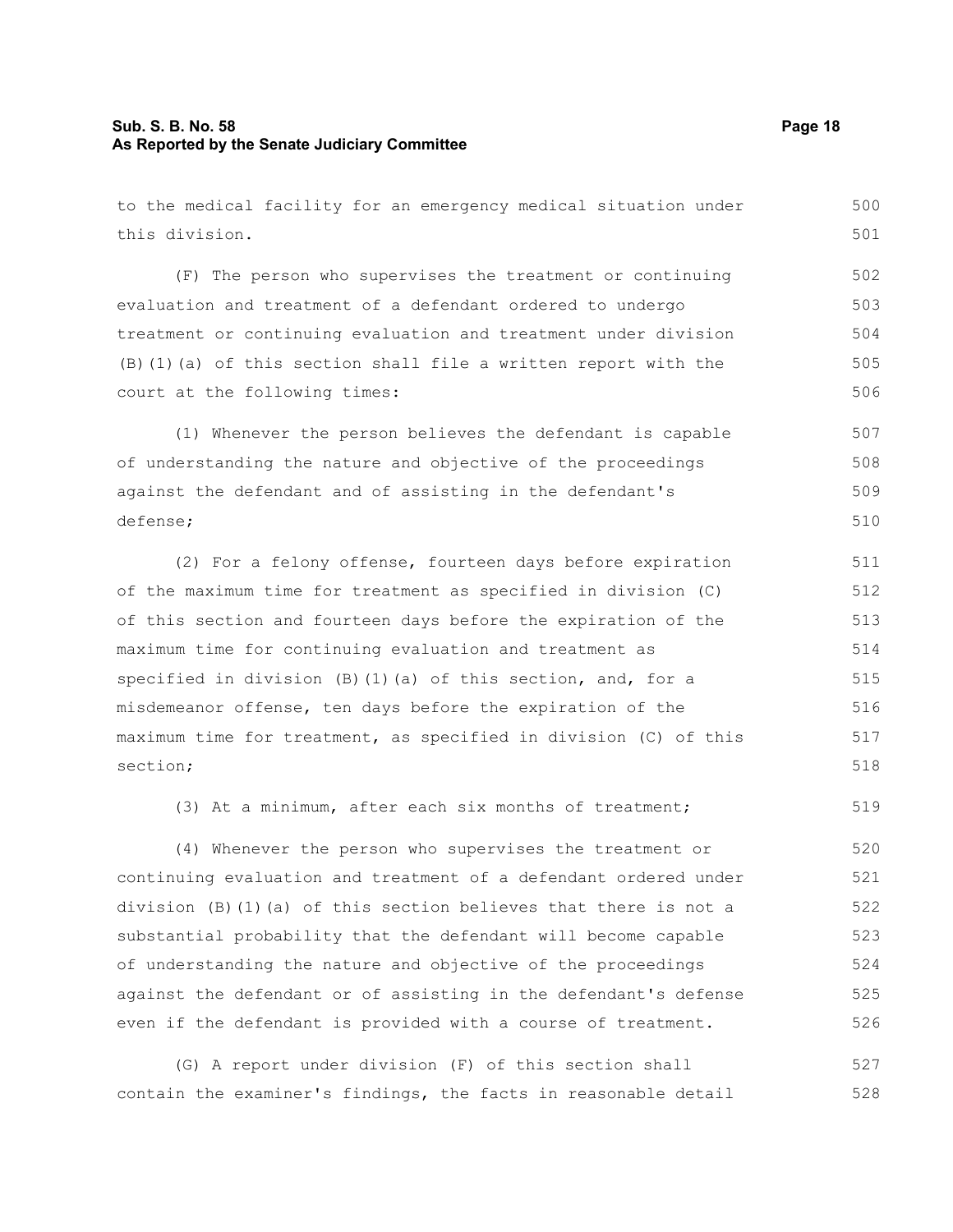#### **Sub. S. B. No. 58 Page 19 As Reported by the Senate Judiciary Committee**

on which the findings are based, and the examiner's opinion as to the defendant's capability of understanding the nature and objective of the proceedings against the defendant and of assisting in the defendant's defense. If, in the examiner's opinion, the defendant remains incapable of understanding the nature and objective of the proceedings against the defendant and of assisting in the defendant's defense and there is a substantial probability that the defendant will become capable of understanding the nature and objective of the proceedings against the defendant and of assisting in the defendant's defense if the defendant is provided with a course of treatment, if in the examiner's opinion the defendant remains mentally ill or continues to have an intellectual disability, and if the maximum time for treatment as specified in division (C) of this section has not expired, the report also shall contain the examiner's recommendation as to the least restrictive placement or commitment alternative that is consistent with the defendant's treatment needs for restoration to competency and with the safety of the community. The court shall provide copies of the report to the prosecutor and defense counsel. 529 530 531 532 533 534 535 536 537 538 539 540 541 542 543 544 545 546 547 548

(H) If a defendant is committed pursuant to division (B) (1) of this section, within ten days after the treating physician of the defendant or the examiner of the defendant who is employed or retained by the treating facility advises that there is not a substantial probability that the defendant will become capable of understanding the nature and objective of the proceedings against the defendant or of assisting in the defendant's defense even if the defendant is provided with a course of treatment, within ten days after the expiration of the maximum time for treatment as specified in division (C) of this section, within ten days after the expiration of the maximum 549 550 551 552 553 554 555 556 557 558 559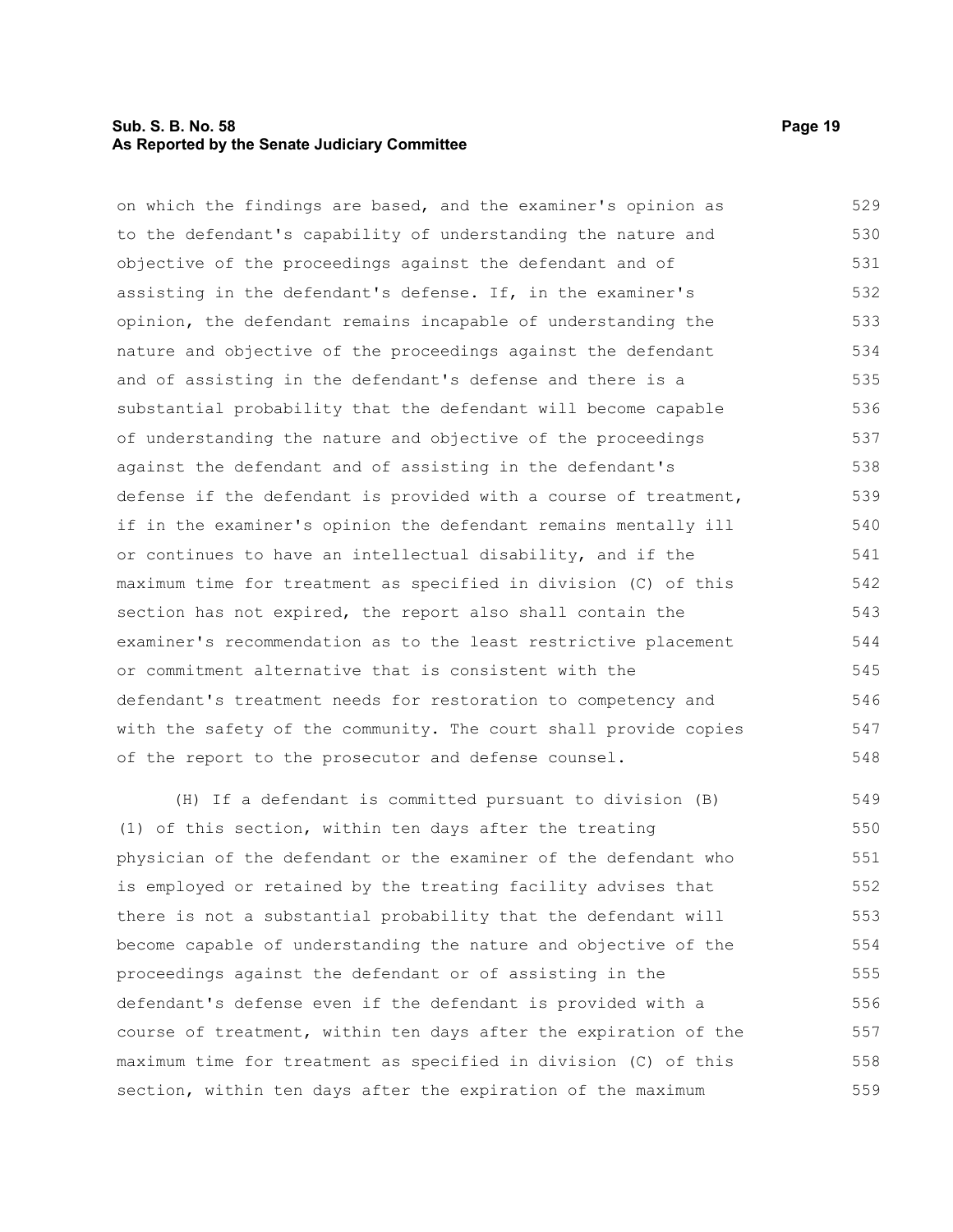#### **Sub. S. B. No. 58 Page 20 As Reported by the Senate Judiciary Committee**

time for continuing evaluation and treatment as specified in division (B)(1)(a) of this section, within thirty days after a defendant's request for a hearing that is made after six months of treatment, or within thirty days after being advised by the treating physician or examiner that the defendant is competent to stand trial, whichever is the earliest, the court shall conduct another hearing to determine if the defendant is competent to stand trial and shall do whichever of the following is applicable: 560 561 562 563 564 565 566 567 568

(1) If the court finds that the defendant is competent to stand trial, the defendant shall be proceeded against as provided by law. 569 570 571

(2) If the court finds that the defendant is incompetent to stand trial, but that there is a substantial probability that the defendant will become competent to stand trial if the defendant is provided with a course of treatment, and the maximum time for treatment as specified in division (C) of this section has not expired, the court, after consideration of the examiner's recommendation, shall order that treatment be continued, may change the facility or program at which the treatment is to be continued, and shall specify whether the treatment is to be continued at the same or a different facility or program. 572 573 574 575 576 577 578 579 580 581 582

(3) If the court finds that the defendant is incompetent to stand trial, if the defendant is charged with an offense listed in division (C)(1) of this section, and if the court finds that there is not a substantial probability that the defendant will become competent to stand trial even if the defendant is provided with a course of treatment, or if the maximum time for treatment relative to that offense as specified 583 584 585 586 587 588 589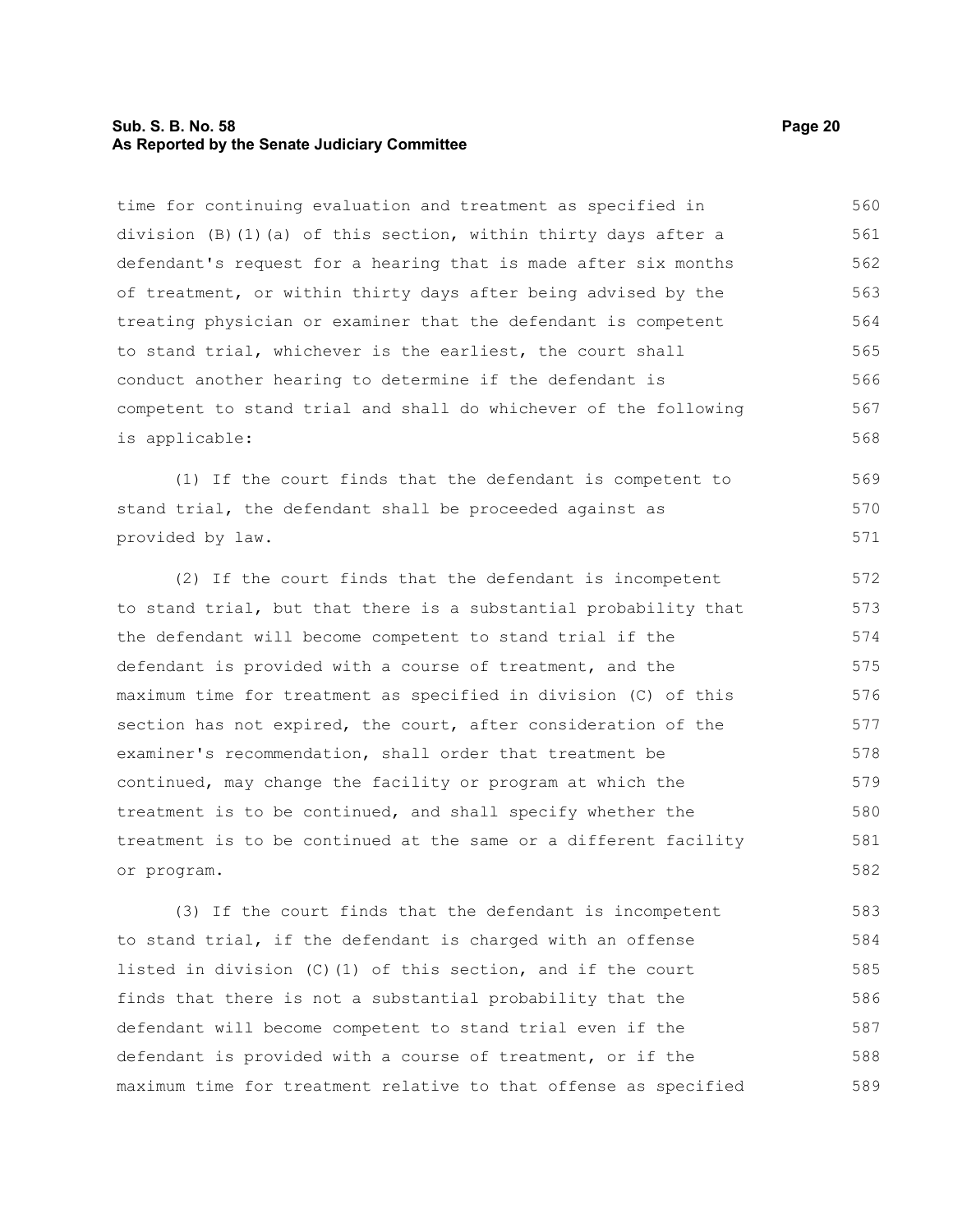#### **Sub. S. B. No. 58 Page 21 As Reported by the Senate Judiciary Committee**

in division (C) of this section has expired, further proceedings shall be as provided in sections 2945.39, 2945.401, and 2945.402 of the Revised Code. 590 591 592

(4) If the court finds that the defendant is incompetent to stand trial, if the most serious offense with which the defendant is charged is a misdemeanor or a felony other than a felony listed in division (C)(1) of this section, and if the court finds that there is not a substantial probability that the defendant will become competent to stand trial even if the defendant is provided with a course of treatment, or if the maximum time for treatment relative to that offense as specified in division (C) of this section has expired, the court shall dismiss the indictment, information, or complaint against the defendant. A dismissal under this division is not a bar to further prosecution based on the same conduct. The court shall discharge the defendant unless the court or prosecutor files an affidavit in probate court for civil commitment pursuant to Chapter 5122. or 5123. of the Revised Code. If an affidavit for civil commitment is filed, the court may detain the defendant for ten days enter an interim order of civil commitment for the defendant, pending civil commitmenta hearing in the probate court within thirty days, and the court may appoint a limited guardian for the defendant for the purpose of making mental health treatment decisions. The court has jurisdiction to appoint a guardian for the defendant notwithstanding anything to the contrary in section 2101.24 of the Revised Code. All of the requirements for a guardianship under Chapter 2112. of the Revised Code shall apply to a guardianship created under this division except that a guardianship under this division is temporary and terminates upon the probate court's disposition of the affidavit for civil commitment. All of the following 593 594 595 596 597 598 599 600 601 602 603 604 605 606 607 608 609 610 611 612 613 614 615 616 617 618 619 620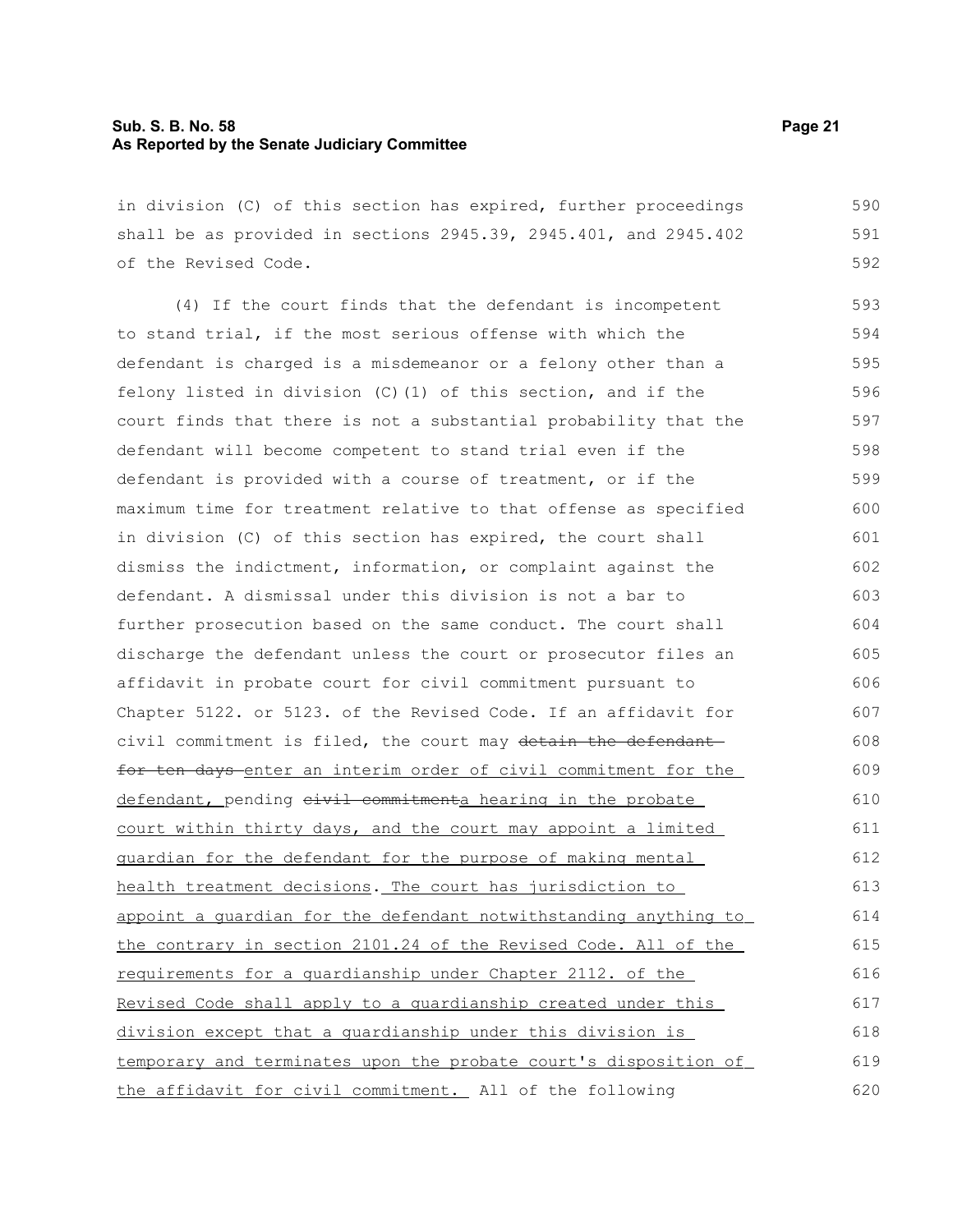#### **Sub. S. B. No. 58 Page 22 As Reported by the Senate Judiciary Committee**

provisions apply to persons charged with a misdemeanor or a felony other than a felony listed in division (C)(1) of this section who are committed by the probate court subsequent to the court's or prosecutor's filing of an affidavit for civil commitment under authority of this division: 621 622 623 624 625

(a) The chief clinical officer of the entity, hospital, or facility, the managing officer of the institution, the director of the program, or the person to which the defendant is committed or admitted shall do all of the following: 626 627 628 629

(i) Notify the prosecutor, in writing, of the discharge of the defendant, send the notice at least ten days prior to the discharge unless the discharge is by the probate court, and state in the notice the date on which the defendant will be discharged; 630 631 632 633 634

(ii) Notify the prosecutor, in writing, when the defendant is absent without leave or is granted unsupervised, off-grounds movement, and send this notice promptly after the discovery of the absence without leave or prior to the granting of the unsupervised, off-grounds movement, whichever is applicable;

(iii) Notify the prosecutor, in writing, of the change of the defendant's commitment or admission to voluntary status, send the notice promptly upon learning of the change to voluntary status, and state in the notice the date on which the defendant was committed or admitted on a voluntary status. 640 641 642 643 644

(b) Upon receiving notice that the defendant will be granted unsupervised, off-grounds movement, the prosecutor either shall re-indict the defendant or promptly notify the court that the prosecutor does not intend to prosecute the charges against the defendant. 645 646 647 648 649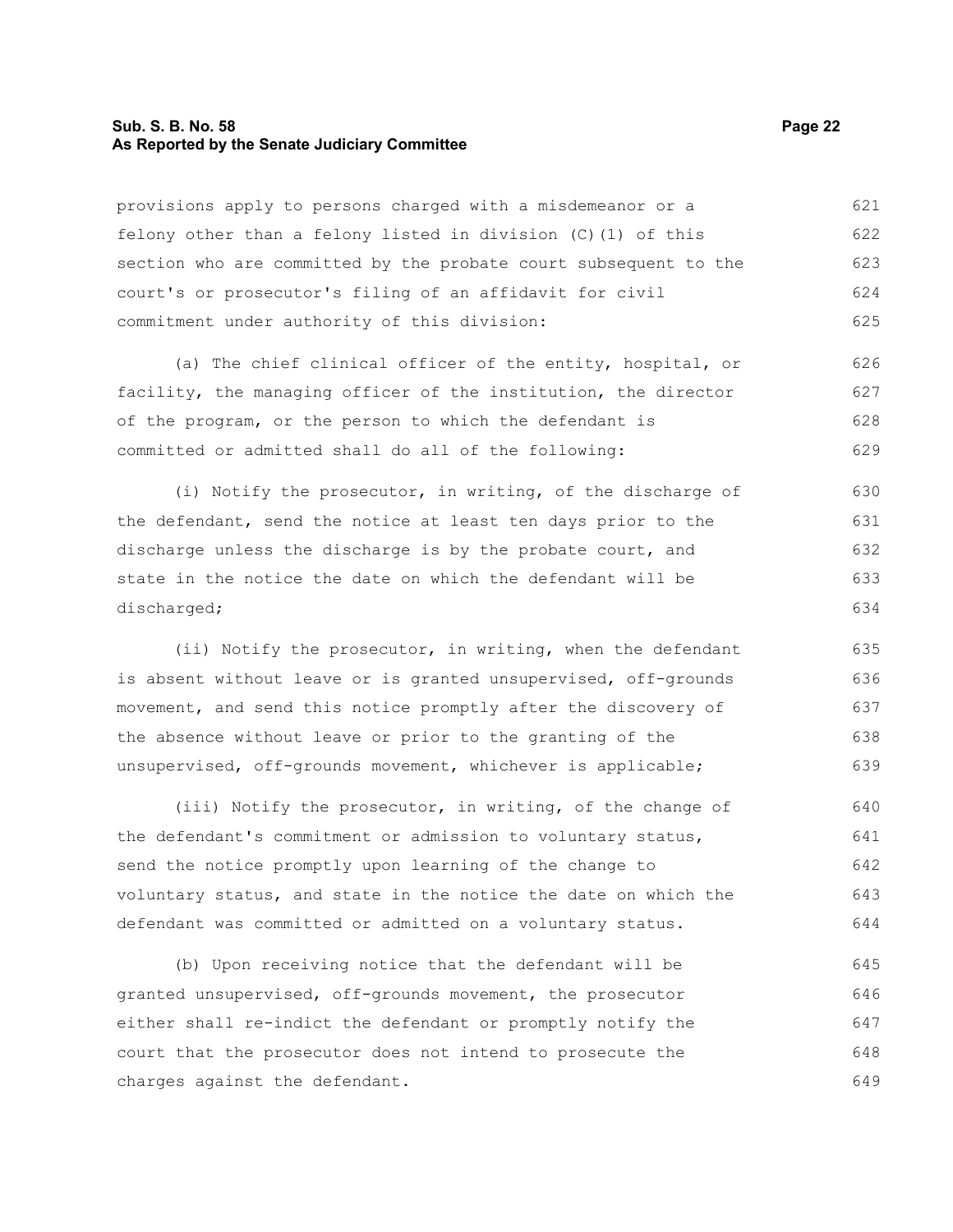#### **Sub. S. B. No. 58 Page 23 As Reported by the Senate Judiciary Committee**

(I) If a defendant is convicted of a crime and sentenced to a jail or workhouse, the defendant's sentence shall be reduced by the total number of days the defendant is confined for evaluation to determine the defendant's competence to stand trial or treatment under this section and sections 2945.37 and 2945.371 of the Revised Code or by the total number of days the defendant is confined for evaluation to determine the defendant's mental condition at the time of the offense charged. 650 651 652 653 654 655 656 657

**Sec. 2945.39.** (A) If a defendant who is charged with an offense described in division (C)(1) of section 2945.38 of the Revised Code is found incompetent to stand trial, after the expiration of the maximum time for treatment as specified in division (C) of that section or after the court finds that there is not a substantial probability that the defendant will become competent to stand trial even if the defendant is provided with a course of treatment, one of the following applies: 658 659 660 661 662 663 664 665

(1) The court or the prosecutor may file an affidavit in probate court for civil commitment of the defendant in the manner provided in Chapter 5122. or 5123. of the Revised Code. If the court or prosecutor files an affidavit for civil commitment, the court may detain the defendant for ten days enter an interim order of civil commitment for the defendant, pending a civil commitment hearing in the probate court that shall be held within thirty days. If the probate court commits the defendant subsequent to the court's or prosecutor's filing of an affidavit for civil commitment, the chief clinical officer of the entity, hospital, or facility, the managing officer of the institution, the director of the program, or the person to which the defendant is committed or admitted shall send to the prosecutor the notices described in divisions  $(H)(4)(a)(i)$  to (iii) of section 2945.38 of the Revised Code within the periods 666 667 668 669 670 671 672 673 674 675 676 677 678 679 680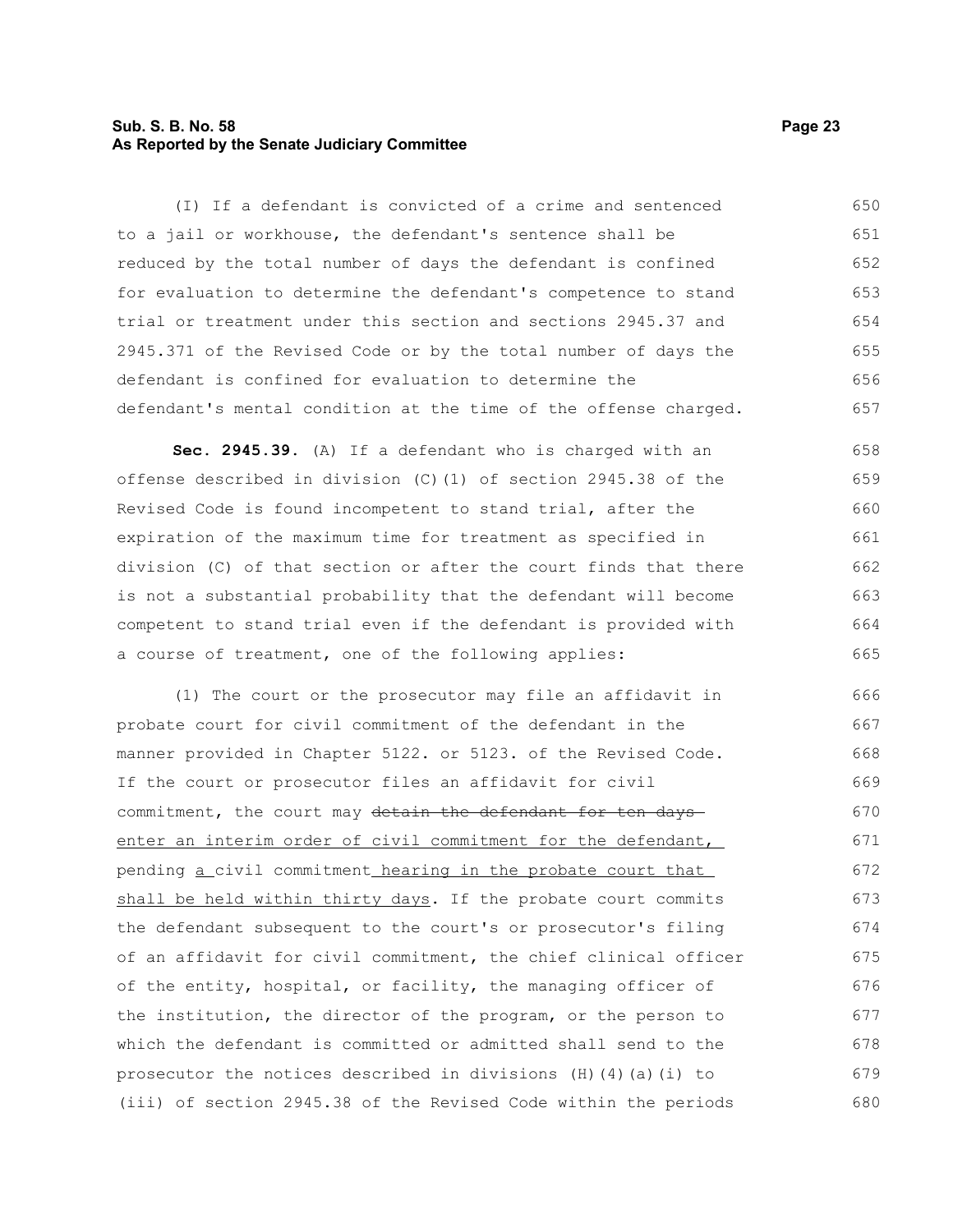| of time and under the circumstances specified in those           |     |
|------------------------------------------------------------------|-----|
| divisions.                                                       |     |
| (2) On the motion of the prosecutor or on its own motion,        | 683 |
| the court may retain jurisdiction over the defendant if, at a    | 684 |
| hearing, the court finds both of the following by clear and      | 685 |
| convincing evidence:                                             | 686 |
| (a) The defendant committed the offense with which the           | 687 |
| defendant is charged.                                            | 688 |
| (b) The defendant is a mentally ill person subject to            | 689 |
| court order or a person with an intellectual disability subject  | 690 |
| to institutionalization by court order.                          | 691 |
| (B) In making its determination under division (A) (2) of        | 692 |
| this section as to whether to retain jurisdiction over the       | 693 |
| defendant, the court may consider all relevant evidence,         | 694 |
| including, but not limited to, any relevant psychiatric,         | 695 |
| psychological, or medical testimony or reports, the acts         | 696 |
| constituting the offense charged, and any history of the         |     |
| defendant that is relevant to the defendant's ability to conform |     |
| to the law.                                                      | 699 |
| (C) If the court conducts a hearing as described in              | 700 |
| division (A)(2) of this section and if the court does not make   | 701 |
| both findings described in divisions (A) (2) (a) and (b) of this | 702 |
| section by clear and convincing evidence, the court shall        | 703 |
| dismiss the indictment, information, or complaint against the    | 704 |
| defendant. Upon the dismissal, the court shall discharge the     | 705 |
| defendant unless the court or prosecutor files an affidavit in   | 706 |
| probate court for civil commitment of the defendant pursuant to  | 707 |

Chapter 5122. or 5123. of the Revised Code. If the court or prosecutor files an affidavit for civil commitment, the court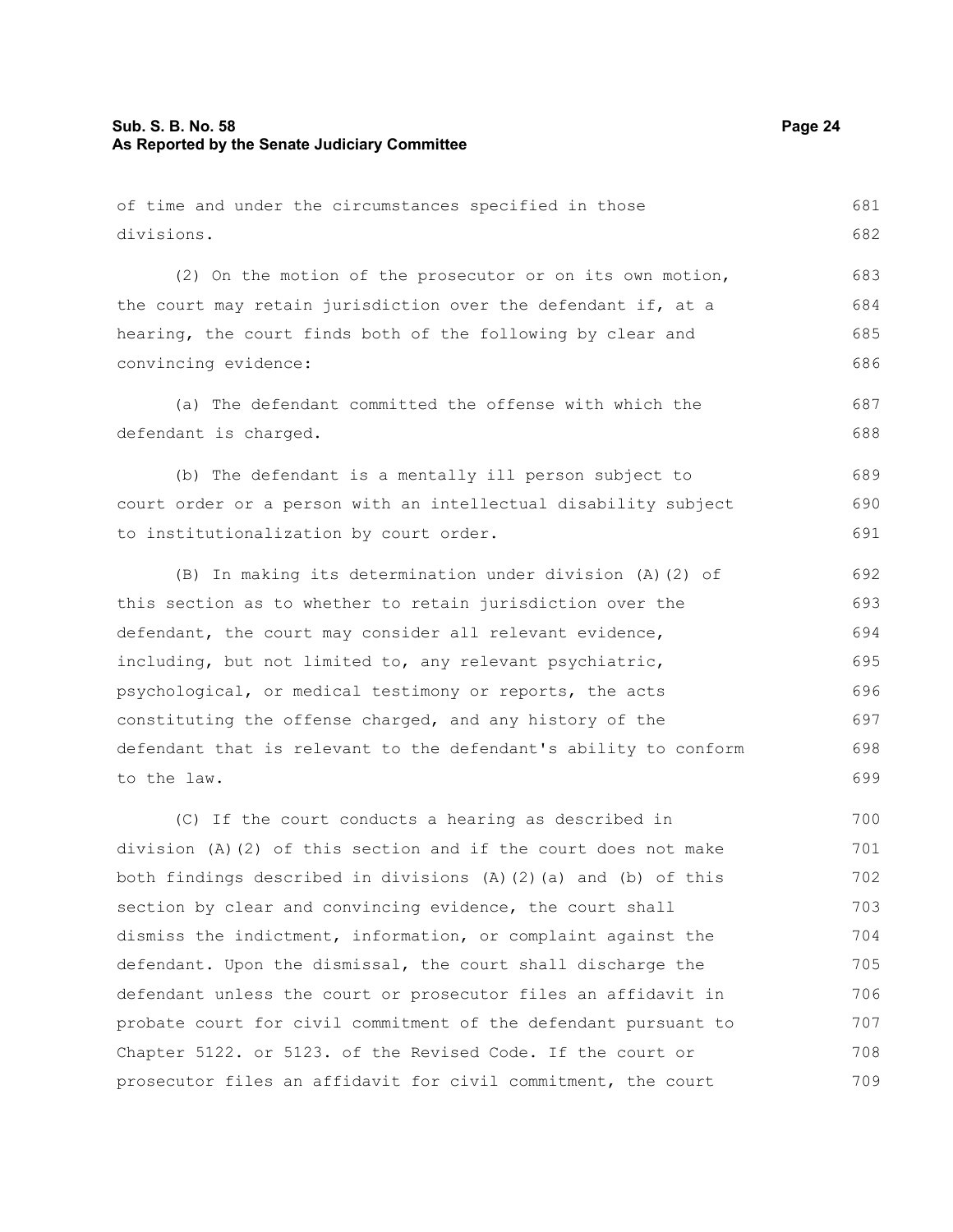#### **Sub. S. B. No. 58 Page 25 As Reported by the Senate Judiciary Committee**

may order that the defendant be detained for up to ten days pending the civil commitment. If the probate court commits the defendant subsequent to the court's or prosecutor's filing of an affidavit for civil commitment, the chief clinical officer of the entity, hospital, or facility, the managing officer of the institution, the director of the program, or the person to which the defendant is committed or admitted shall send to the prosecutor the notices described in divisions  $(H)$  (4)(a)(i) to (iii) of section 2945.38 of the Revised Code within the periods of time and under the circumstances specified in those divisions. A dismissal of charges under this division is not a bar to further criminal proceedings based on the same conduct. 710 711 712 713 714 715 716 717 718 719 720 721

(D)(1) If the court conducts a hearing as described in division (A)(2) of this section and if the court makes the findings described in divisions (A)(2)(a) and (b) of this section by clear and convincing evidence, the court shall commit the defendant, if determined to require mental health treatment, either to the department of mental health and addiction services for treatment at a hospital, facility, or agency as determined clinically appropriate by the department of mental health and addiction services or to another medical or psychiatric facility, as appropriate. Prior to placing the defendant, the department of mental health and addiction services shall obtain court approval for that placement. If the court conducts such a hearing and if it makes those findings by clear and convincing evidence, the court shall commit the defendant, if determined to require treatment for an intellectual disability, to a facility operated by the department of developmental disabilities, or another facility, as appropriate. In determining the place of commitment, the court shall consider the extent to which the person is a danger to the person and to others, the need for 722 723 724 725 726 727 728 729 730 731 732 733 734 735 736 737 738 739 740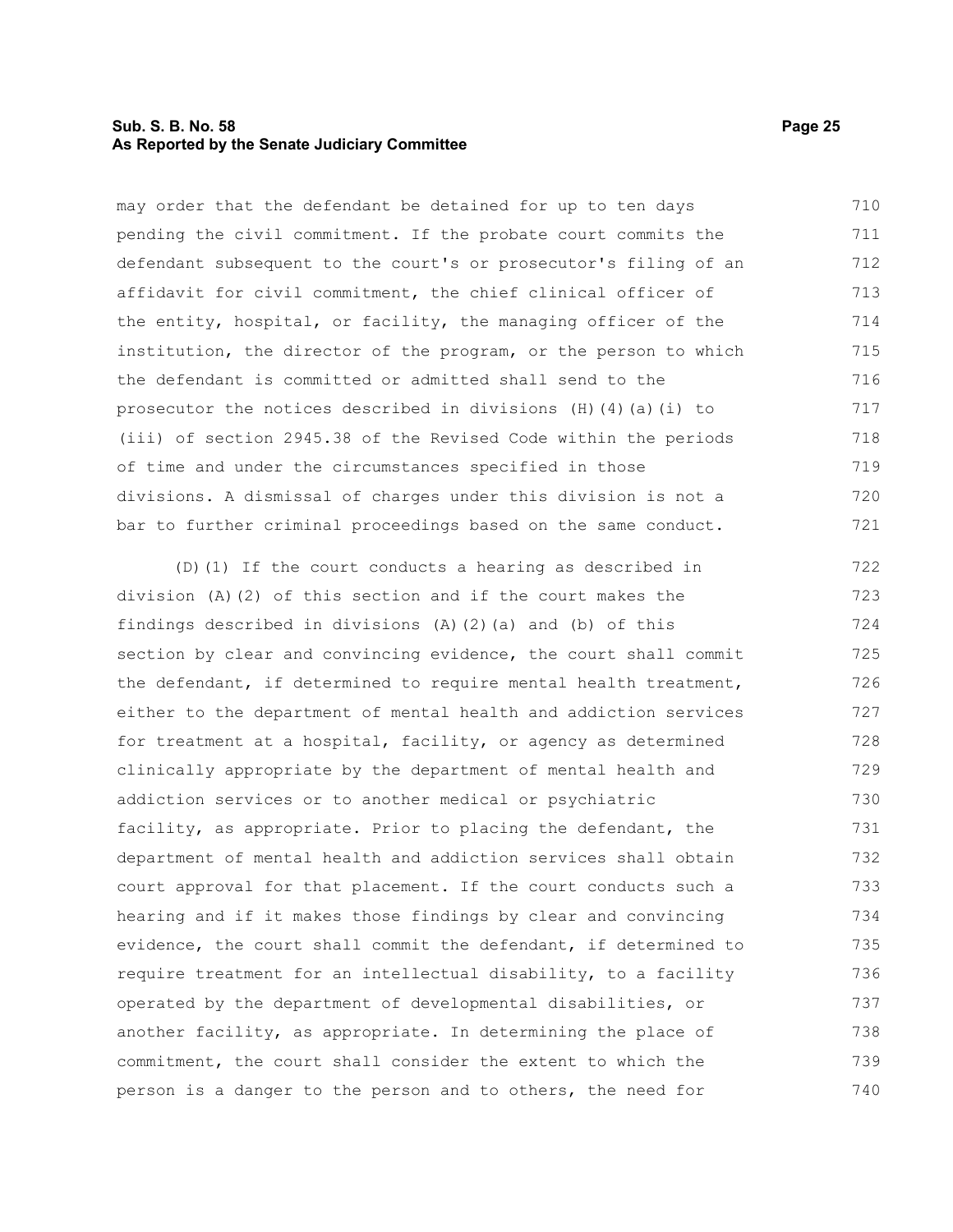#### **Sub. S. B. No. 58 Page 26 As Reported by the Senate Judiciary Committee**

security, and the type of crime involved and shall order the least restrictive alternative available that is consistent with public safety and the welfare of the defendant. In weighing these factors, the court shall give preference to protecting public safety. 741 742 743 744 745

(2) If a court makes a commitment of a defendant under division (D)(1) of this section, the prosecutor shall send to the hospital, facility, or agency where the defendant is placed by the department of mental health and addiction services or to the defendant's place of commitment all reports of the defendant's current mental condition and, except as otherwise provided in this division, any other relevant information, including, but not limited to, a transcript of the hearing held pursuant to division (A)(2) of this section, copies of relevant police reports, and copies of any prior arrest and conviction records that pertain to the defendant and that the prosecutor possesses. The prosecutor shall send the reports of the defendant's current mental condition in every case of commitment, and, unless the prosecutor determines that the release of any of the other relevant information to unauthorized persons would interfere with the effective prosecution of any person or would create a substantial risk of harm to any person, the prosecutor also shall send the other relevant information. Upon admission of a defendant committed under division (D)(1) of this section, the place of commitment shall send to the board of alcohol, drug addiction, and mental health services or the community mental health board serving the county in which the charges against the defendant were filed a copy of all reports of the defendant's current mental condition and a copy of the other relevant information provided by the prosecutor under this division, including, if provided, a transcript of the hearing 746 747 748 749 750 751 752 753 754 755 756 757 758 759 760 761 762 763 764 765 766 767 768 769 770 771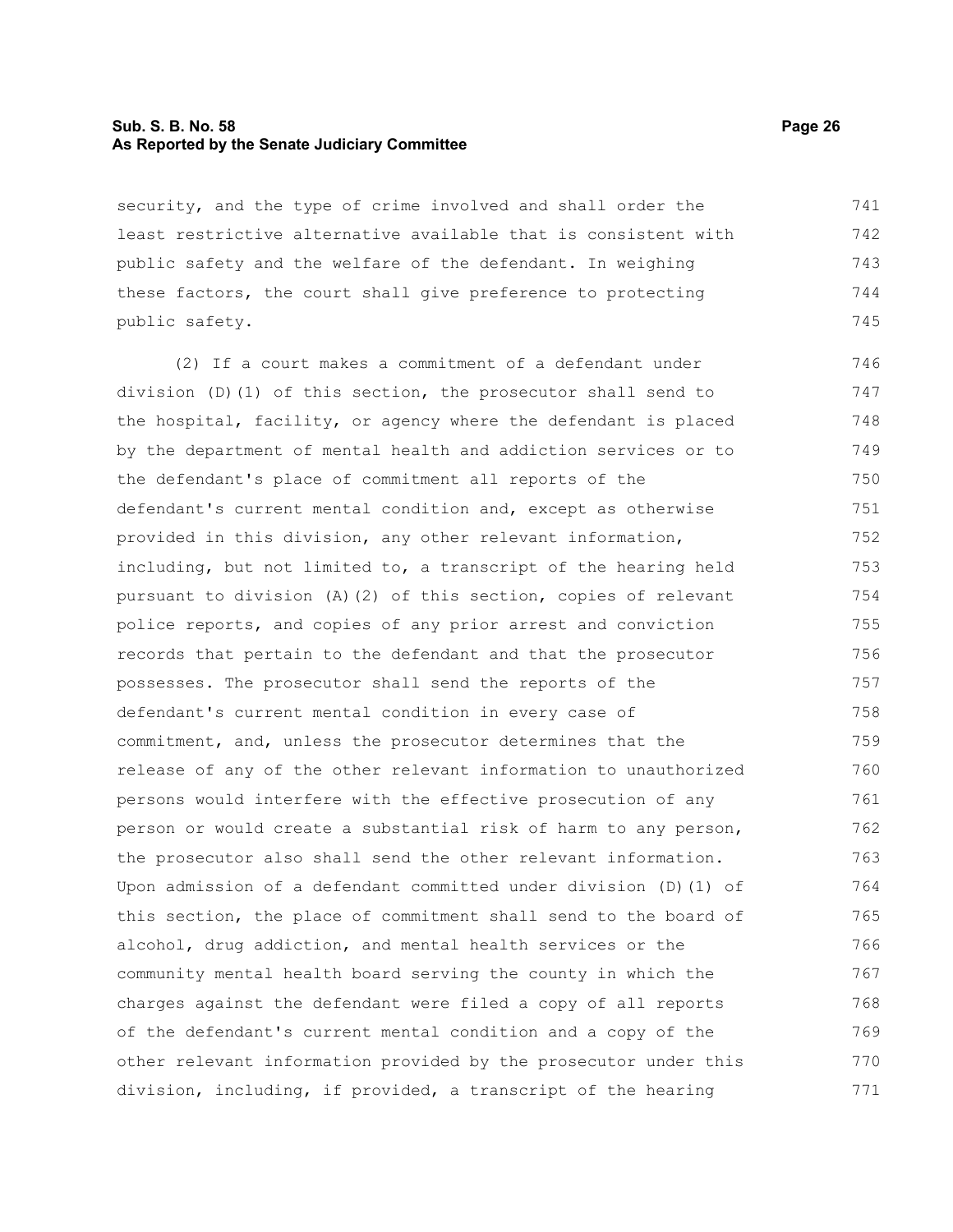#### **Sub. S. B. No. 58 Page 27 As Reported by the Senate Judiciary Committee**

held pursuant to division (A)(2) of this section, the relevant police reports, and the prior arrest and conviction records that pertain to the defendant and that the prosecutor possesses. 772 773 774

(3) If a court makes a commitment under division (D)(1) of this section, all further proceedings shall be in accordance with sections 2945.401 and 2945.402 of the Revised Code. 775 776 777

**Section 2.** That existing sections 2945.37, 2945.371, 2945.38, and 2945.39 of the Revised Code are hereby repealed. 778 779

**Section 3.** All items in this section are hereby appropriated as designated out of any moneys in the state treasury to the credit of the designated fund. For all appropriations made in this act, those in the first column are for fiscal year 2020 and those in the second column are for fiscal year 2021. The appropriations made in this act are in addition to any other appropriations made for the FY 2020-FY 2021 biennium. 780 781 782 783 784 785 786 787

788

1 2 3 4 5 A DMH DEPARTMENT OF MENTAL HEALTH AND ADDICTION SERVICES B General Revenue Fund C GRF 336428 Guardianships \$ 250,000 \$ 250,000 D TOTAL GRF General Revenue Fund \$ 250,000 \$ 250,000 GUARDIANSHIPS The foregoing appropriation item 336428, Guardianships, 789 790